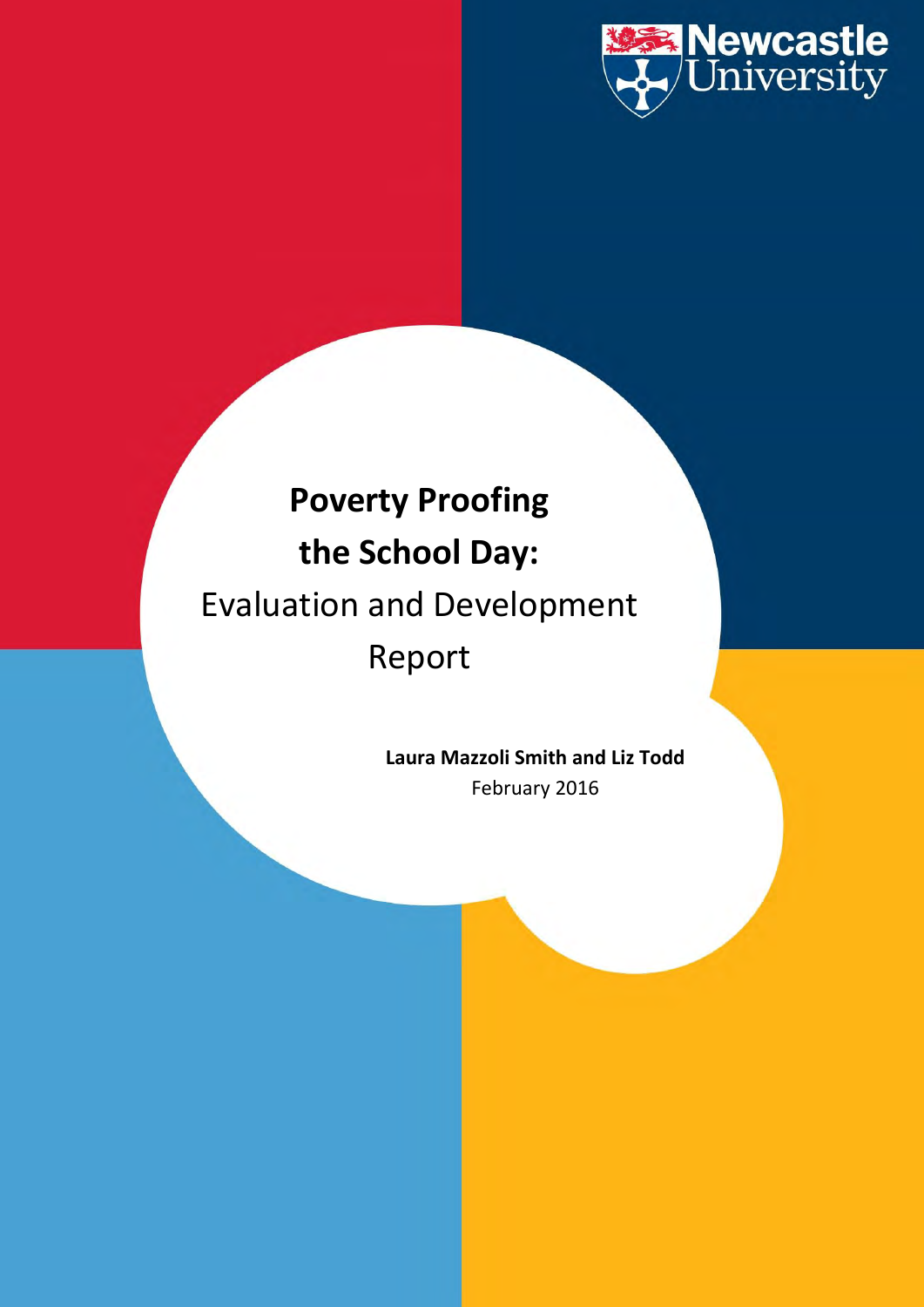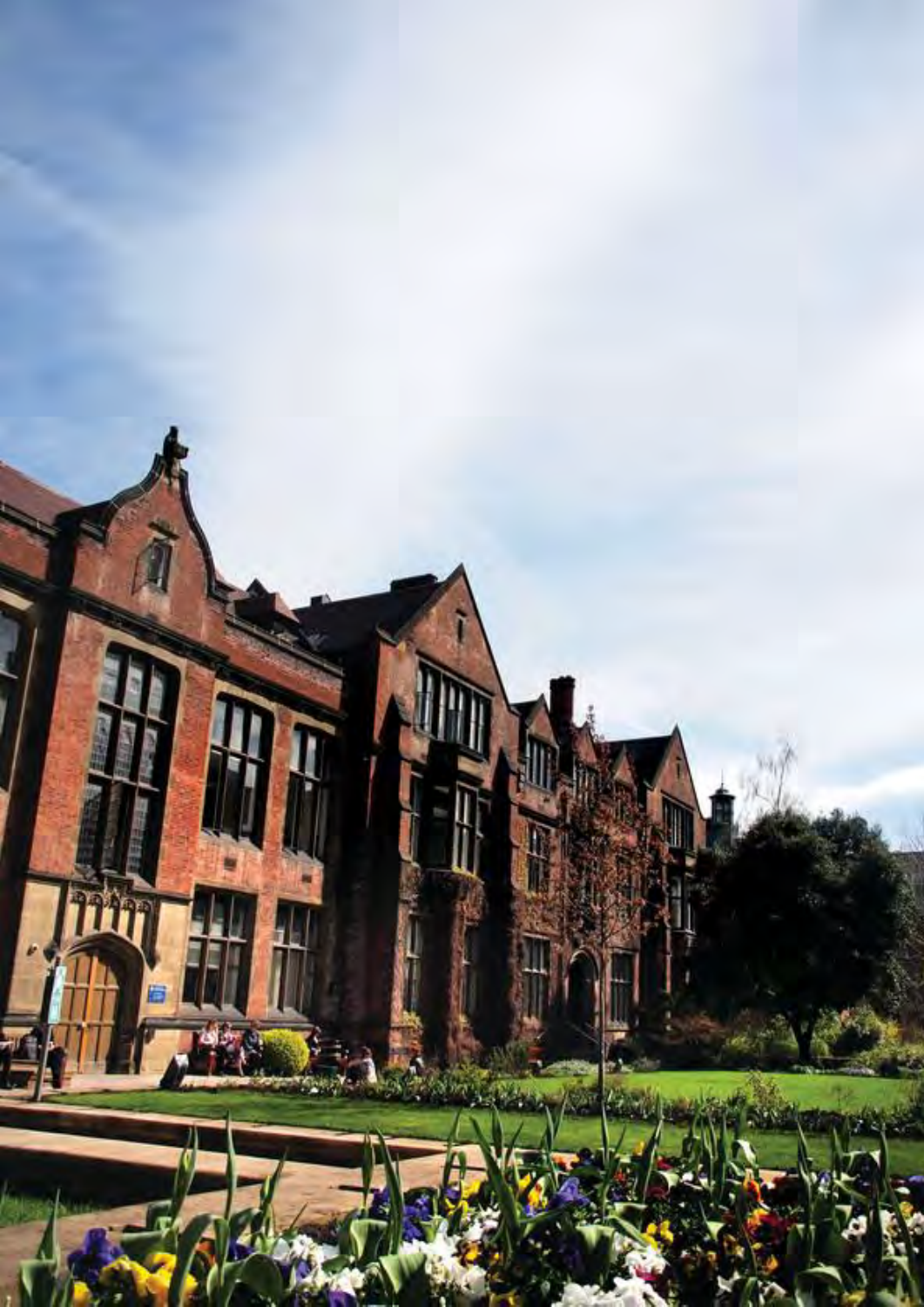# **Poverty Proofing the School Day:**  Evaluation and Development Report

### **Contents**

| <b>Summary</b>                                                 | 3  |
|----------------------------------------------------------------|----|
| <b>Background</b>                                              | 5. |
| What is distinctive about the Poverty Proofing approach?       | 6  |
| What has the Poverty Proofing initiative revealed?             | 6  |
| What are the benefits for schools?                             | 8  |
| What are schools doing in response to the action plans?        | 9  |
| Influence of <i>Poverty Proofing</i> outside of the North East | 10 |
| <b>Impacts of Poverty Proofing</b>                             |    |
| <b>Cost of Poverty Proofing to schools</b>                     |    |
| <b>Barriers to engaging with Poverty Proofing</b>              |    |
| <b>Conclusions and recommendations</b>                         |    |
| <b>Critical Issues</b>                                         |    |
| <b>References and Bibliography</b>                             |    |

### **Thanks**

The authors would like to thank all the staff, parents, governors and children that agreed to talk to us. We also give many thanks to Sara Bryson of Children North East for her assistance in enabling this research to go ahead and to several generous readers of the draft report who offered their comments.

To cite this publication: Mazzoli Smith, L. and Todd, L. (2016) *Poverty Proofing the School Day: Evaluation and Development Report.* Research Centre for Learning and Teaching, Newcastle University.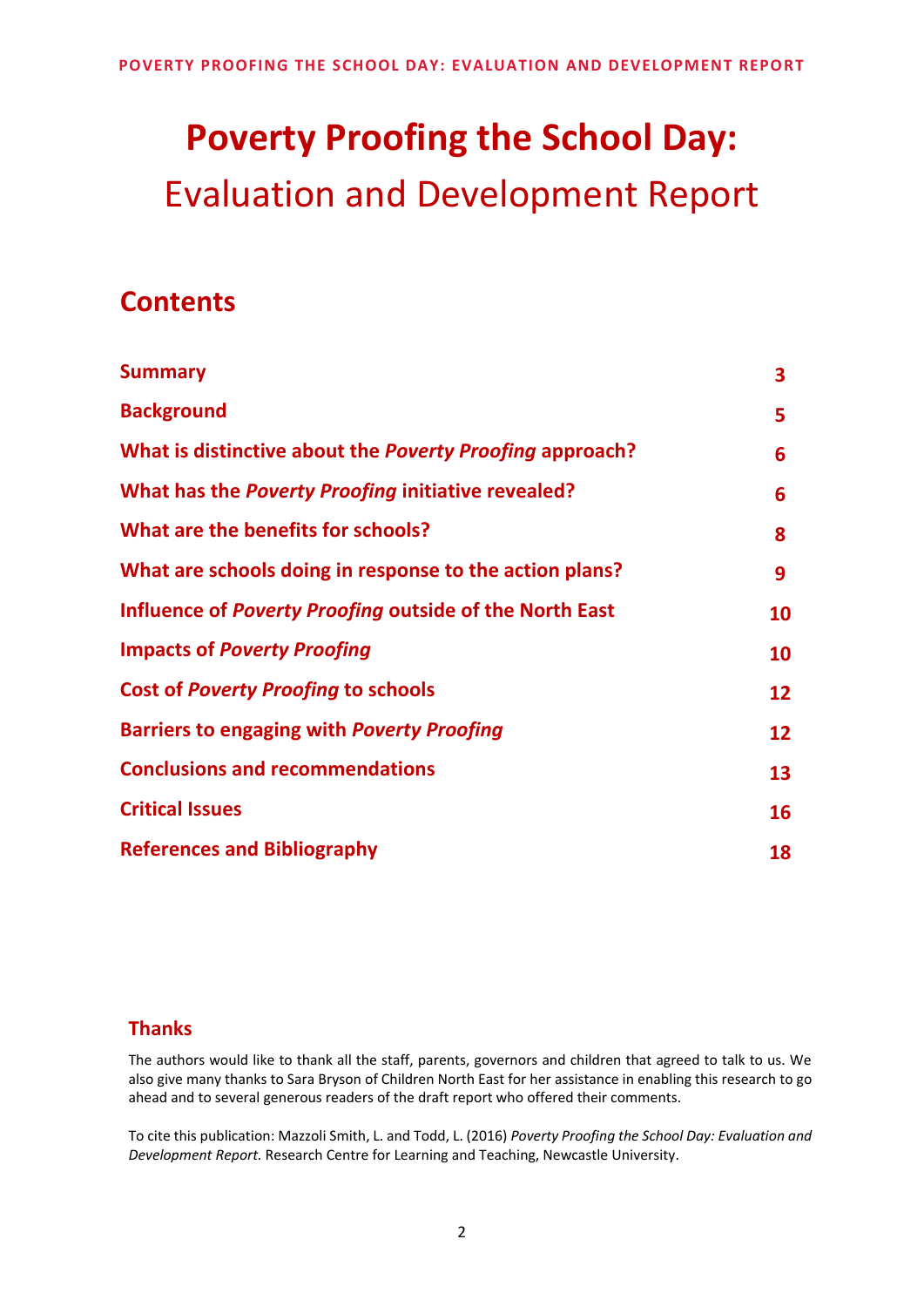### **Summary**

### **Aims**

The aim of *Poverty Proofing the School Day* is to remove barriers to learning which exist because of the impacts of living in poverty. The *Poverty Proofing* audit consists of a whole-school evaluation, a written report and action plan and training for staff and governors. It is aimed at uncovering institutional and cultural practices which stigmatise pupils who live in poverty.

### **Action plans**

Most of the issues raised in the action plans were generic across the schools. These included extensive issues around ability/behaviour and setting, bullying, uniform, exams, extra-curricular activities, support for parents and families, food, homework, resources, transport, tutor groups/support for pupils, and school leadership and governance.

### **Immediate benefits of the** *Poverty Proofing* **process**

Going through the process afforded schools an opportunity to reflect on the fact that *children living in poverty were being unwittingly stigmatised multiple times during the school day.* Benefits also included schools getting access to student and parent voice, having an external viewpoint of the school, a better understanding of issues around poverty, and support on pupil premium spending.

### **Changes made**

Schools could make some changes quickly and relatively easily in relation to the action plans, such as reorganising the administration of free school meals, or setting up breakfast clubs and providing more access to IT facilities for instance. Children North East were available to provide ongoing support with respect to making changes.

### **Impacts of** *Poverty Proofing*

There is evidence of impacts in relation to the programme aims in many of the schools, including improved attendance and attainment, greater take up of free school meals, more effective use of pupil premium funding, a less costly school day, and an increase in the uptake of school trips and music tuition by the most disadvantaged pupils.

### **Barriers and Recommendations**

The programme was thought of very highly by most of the schools that have completed it so far. Not all schools remained engaged with the programme however and it was found to be very challenging at times even for those that did. This highlights both the difficulty in meeting the challenges of reducing stigmatization around poverty but also the fact that schools are part of a wider society in which the impacts of living in poverty on everyday life are profound. Ways in which the programme can be adapted to ensure greater buy-in, but also the wider societal context are considered.

### **Evaluation**

This report is the result of an evaluation of the *Poverty Proofing the School Day* audit process run by Children North East. This evaluation was carried out by Laura Mazzoli Smith and Liz Todd and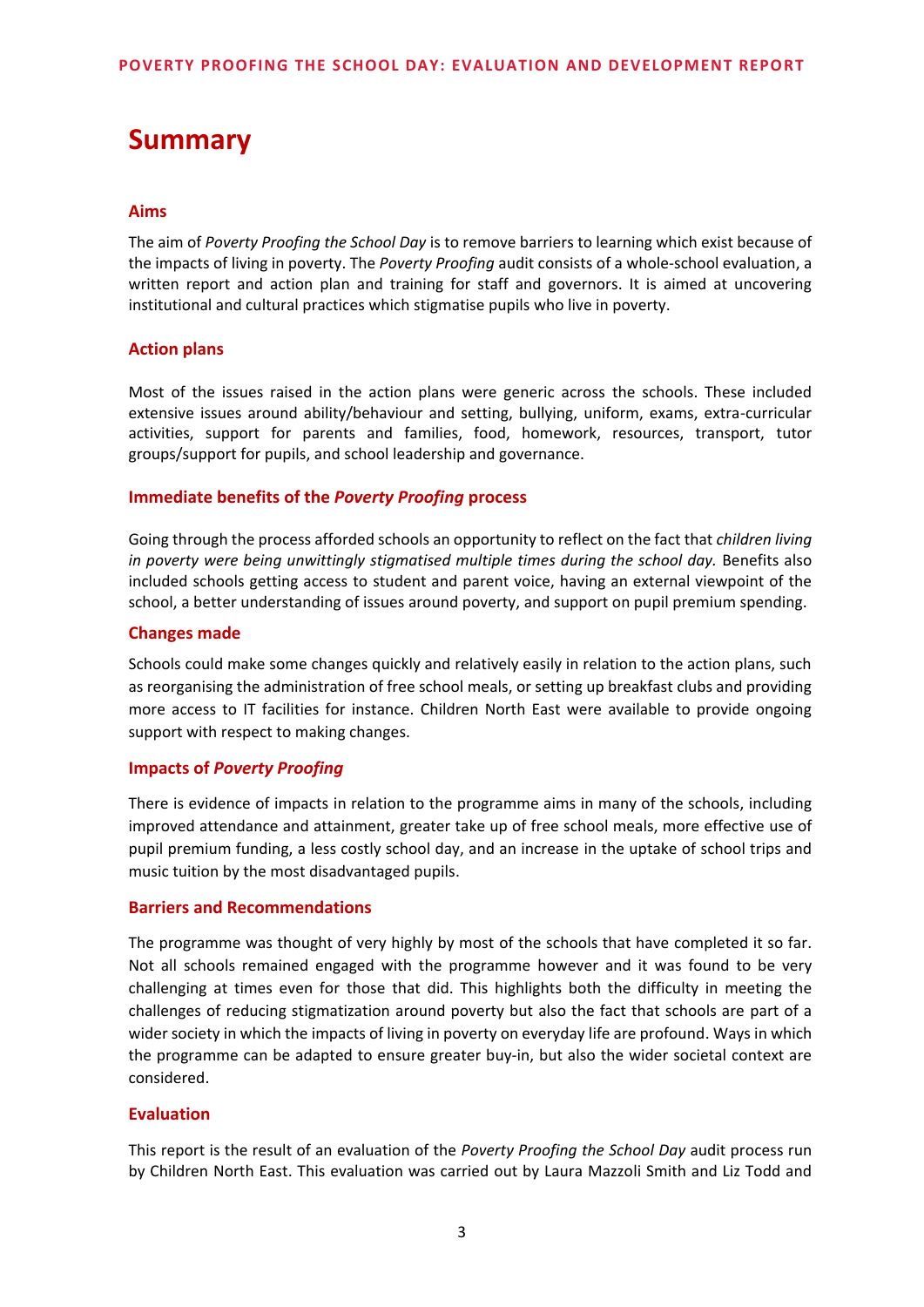was funded by Newcastle University Institute for Social Renewal. It was based on analysis of poverty proofing actions plans, observations of the process, and interviews with a range of practitioners.

### **Critical Issues**

Whilst the programme has shown that it can be successful in meeting its aims and in highlighting the extent of the stigmatization that occurs during the school day for pupils living in poverty, as well as the increasing costs of the school day, it also raises a number of larger issues. The action plans provide schools with recommendations to reduce stigma and cost within their school, however a number of the issues covered are arguably issues that local authorities, government and also society must address. They are issues which go beyond the school gate and which schools cannot therefore be expected to address alone. This report includes an examination of these broader challenges and considers the issues arising in school action plans in wider societal context.

### **Key Findings of the evaluation of** *Poverty Proofing the School Day*

- There is evidence of and real concern in schools about the rising costs of the school day.
- This is a high impact programme, which has revealed a huge array of generic issues that are routinely, if unintentionally, stigmatising children living in poverty and contributing to the increasing cost of the school day.
- The audit is challenging but highly effective, delivering to the school a rare opportunity to give voice to its most disadvantaged pupils and their families and see their practices through the eyes of all pupils, parents and staff.
- There are numerous benefits for the school as a result of going through this process, including a shift in whole school ethos and culture and the opportunity to make changes in response to the action plan, with maximum impact on pupils.
- There is early evidence of increased attendance and attainment of disadvantaged pupils as a result of removing barriers to learning.
- The audit provides a constructive opportunity to review pupil premium spending and through this and other actions, reduce the cost of the school day for pupils in real terms.
- These impacts are dependent on the third party nature of the audit. Whilst it is very important to share good practice in this area, it is unlikely that the same benefits will be derived if a school reviews these issues in isolation through a self-evaluation process.
- Whole school buy in, including senior leadership and Academy Trust or LA as appropriate, is crucial.
- The fee is good value for money given the array of benefits the school derives from this programme, the whole school learning and shift in school culture which result, and the likely long-term impacts.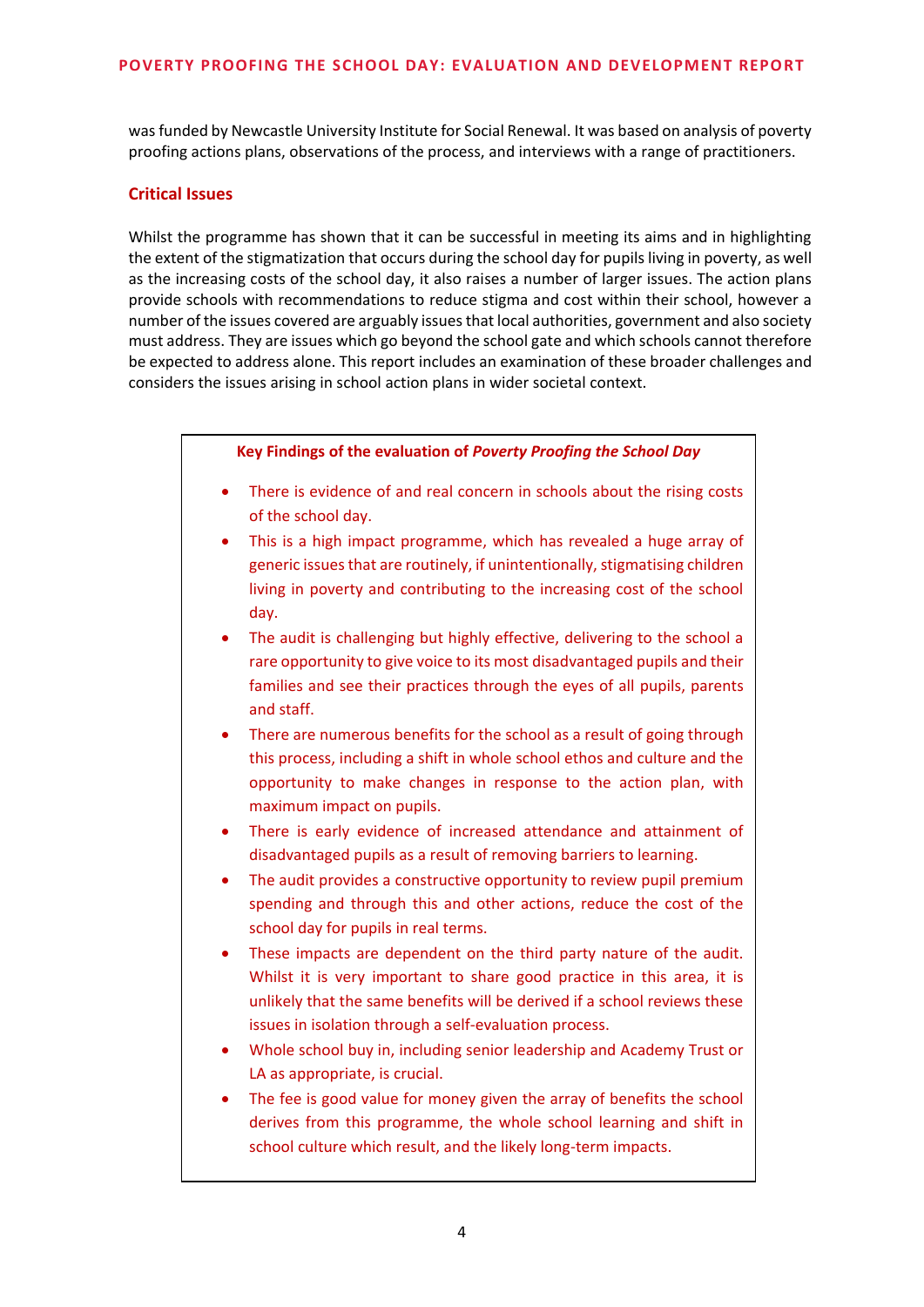### **Background**

*Poverty Proofing the School Day* developed from a project run by Children North East in 2011, in which children living in poverty said what they most wanted was an end to discrimination at school. This is within a wider context of concern about the rising cost of the school day, such as from The Teachers' Union NASUWT report *The Cost of Education* and a recent analysis by the Children's Society which has shown that education-related costs make up a large proportion of the family budget (Holloway et al 2014). It is also within a context where the Institute for Fiscal Studies has predicted that child poverty will increase in the years to come (Joyce 2014) and that the impact of the cost of the school day on poorer students will get worse (Bragg et al 2015).

*Poverty Proofing the School Day* is an audit for schools, developed by the charity Children North East with the North East Child Poverty Commission. The aim of the programme is to remove barriers to learning which exist because of the impacts of living in poverty:

### **Poverty Proofing Website [www.povertyproofing.co.uk](http://www.povertyproofing.co.uk/)**

*Poverty Proofing the School Day will support schools to identify and overcome the barriers to learning that children and young people from families with less financial resources face. It will enable schools to develop an action plan to reduce the stigma and discrimination pupils experience.* 

There was a pilot in four North East schools (both primary and secondary schools) in 2013-14 and from this the kinds of questions now asked in the audit were developed. Peer researchers were used in the pilot secondary schools, a team of young people in each year group trained to carry out the audit and support the school in implementing actions.

In 2014-15 13 schools signed up for the audit at a developmental fee. The process consists of:

 an external evaluator speaking to all pupils in the school in small groups;

- an online questionnaire available for all parents, staff and governors;
- face to face interviews with parents, staff and governors in situations where they request this and/or this is beneficial;
- a written report and action plan based on responses to the questions posed;
- a training session for staff and a training session for governors;
- ongoing support from Children North East to implement the action plan.

Going forward Children North East hopes to develop a sustainable national model with regional delivery partners and they are developing accreditation for those schools that have completed the audit through a quality mark. They would then join an online community of good practice in which they will continue to receive support and be able to share best practice with other schools.

This evaluation was carried out by Laura Mazzoli Smith and Liz Todd within the Centre for Learning and Teaching of Newcastle University and funded by Newcastle Institute for Social Renewal. It is based on the following:

- observations of the process of working with young people in two schools;
- interviews with two Head teachers and two Deputy Head teachers in three schools;
- interview with a Chair of Governors;
- interview with Children North East staff;
- interview with the Local Authority Advisor in North Lincolnshire;
- observation of a staff training session;
- attendance at a Schools North East dissemination event;
- analysis of all parental, staff and governor questionnaire data;
- analysis of all school action plans.

This allowed the evaluation team direct access to the process and/or the views of staff in six of the 13 schools that have participated so far and indirect access to data from all. Of the six schools where primary data was gathered, the proportion of pupils eligible for pupil premium ranged from 27% to 80%.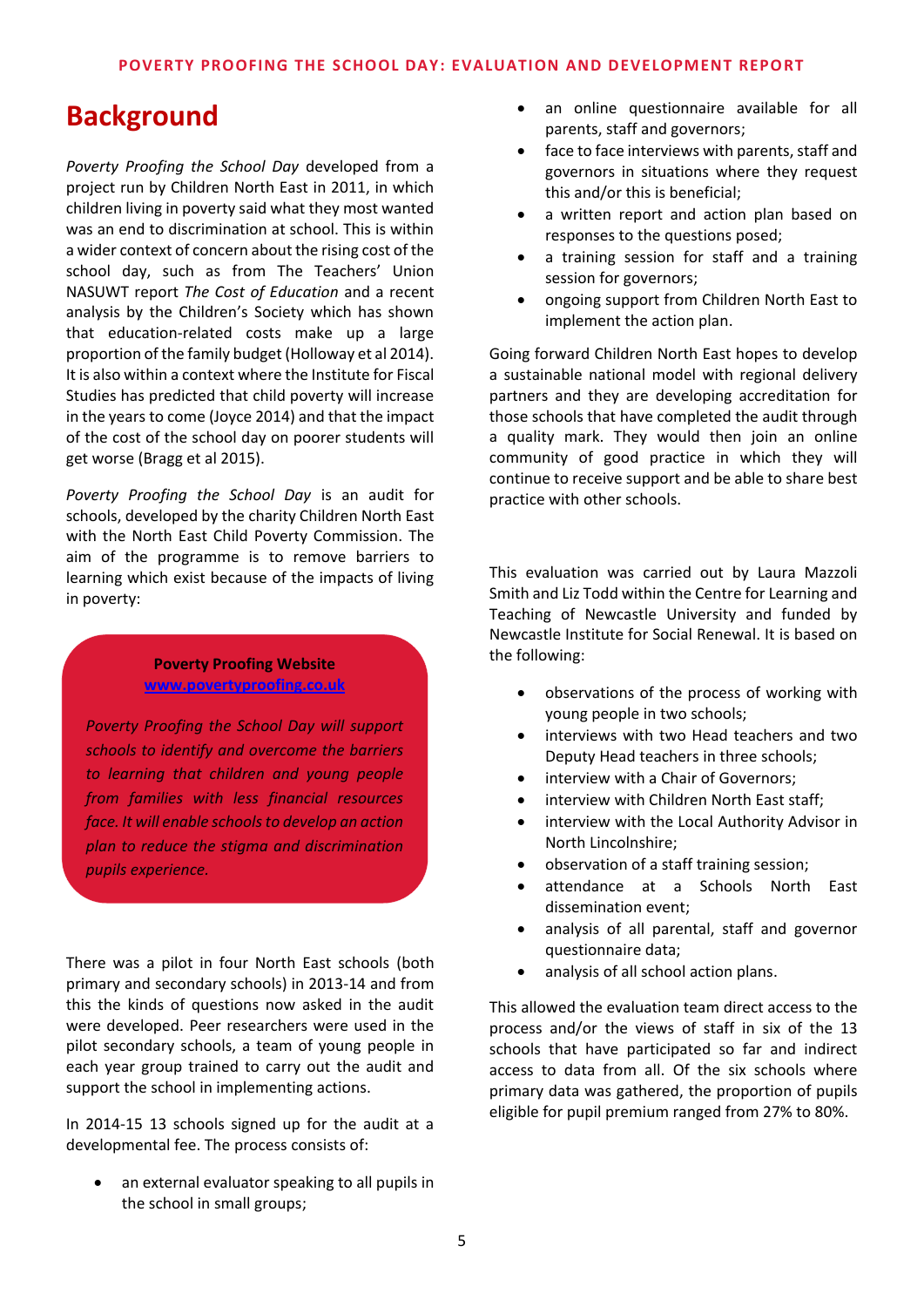## **What is distinctive about the**  *Poverty Proofing* **approach?**

Most distinctive about this approach is that *all* pupils in a school are interviewed in focus group sessions, which do not shy away from dealing with the difficult issues around poverty. All parents, staff and governors are invited to fill out questionnaires, paper and/or online and all the staff and governors receive a training session run by Children North East on poverty. The audit is therefore based on a wholeschool consultation and as is explored further below, hearing directly from children living in poverty about their experiences is unusual.

Whilst this may sound onerous, particularly for a large school, the process is managed well, with pupils being taken out of lessons in small groups for a short focus group, over a number of days, so that at any one point there is little impact on school life. Schools did not state that they found the process onerous or disruptive, rather the opposite, stating that they valued this rare opportunity to hear from the whole school community.

The audit is explicitly values-led and unflinching in its exploration of all aspects of poverty, based on a well evidenced and strongly articulated set of arguments around the negative impacts of poverty on learning (see the Critical Issues section at the end of this report). It is aimed not at finding individuals who discriminate against pupils living in poverty, but at the institutional and cultural practices which do this and as such the focus is on whole-school impact at the level of practices and behaviours, but also beliefs and ethos.

The process is also distinctive in that in some schools, particularly in the pilot phase, it has trained and supported pupils to go into partner schools and carry out part of the audit as peer researchers.

# **What has the** *Poverty Proofing* **initiative revealed?**

The action plans available from participating schools have detailed a range of areas in which action points emerged. Each action plan detailed on average in excess of 30 issues/barriers to learning and whilst some issues were pertinent to particular schools, most were generic across all the schools. Many are school processes and practices which appear to be minor and which could therefore be easy to change, but the negative impact on pupils was shown to be great. Most of the changes advised in the action plan can be carried out with no, or little, financial implications for the school. The areas raised in the action plans covered elements of much of school life, including:

- setting
- bullying
- uniform
- examinations
- extra-curricular activities
- school support for parents and families
- staff relationships with/ support for pupils
- food
- homework
- resources
- transport
- school leadership/governors.

Particularly significant issues and therefore areas of greatest concern, as detailed in the case studies below, involved uniform, the administration of free school meals (FSM) and the cost of extra-curricular trips and activities. Table 1 below contains some case studies of the kinds of issues raised in these areas, along with examples of what schools are doing to address them.

The list of issues that were picked up in the action plans can appear to be daunting, as so many areas of school life are implicated, but as this report will highlight, many issues can be easily addressed. It is important to note that the range of areas addressed in the school action plans highlights how many ways there are for a child living in poverty to feel further marginalised at school and how easy it clearly is for schools to overlook some of the practices and processes which can lead to stigmatization. It was notable that schools regularly commented on the fact that they had not been aware of the impact of some school practices on pupils living in poverty and they were often surprised to find out that pupils and parents had a different perspective on these. This disparity between school perceptions and pupil/parent perceptions is clearly very significant.

It was notable that in many of the schools actions could be taken quickly and relatively easily to address some of the key areas of concern arising in the action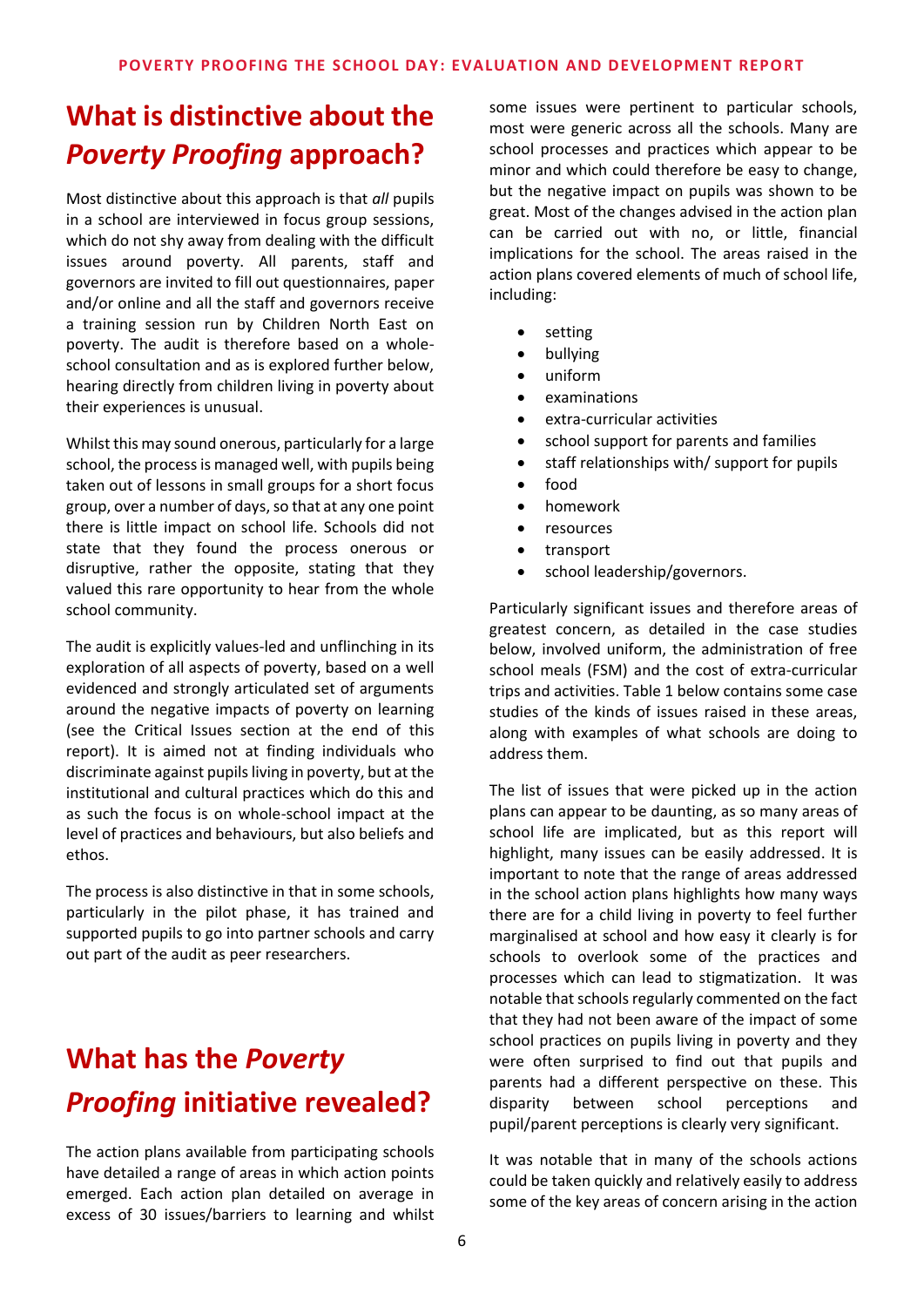plans. It could be argued therefore that there is an inverse relationship between the level of stigma a child feels as a result of some school practices and the relative ease with which these practices can be changed. It must also be said that many of the items in the action plans were areas that staff had already given consideration to. An example of this was the administration of FSM. Yet in some of these areas staff were also unaware that stigma continued to be experienced and taking action would involve a degree of problem solving on the part of the staff. Later in this report some of these issues are also contextualized in the light of what wider society can do, as not everything picked up in the *Poverty Proofing* action plans can - or should - necessarily be dealt with solely by schools.



### **Table 1: Case studies demonstrating impacts of**  *Poverty Proofing the School Day*

#### **Uniform**

*One of the schools using young people as peer researchers heard from pupils at a neighbouring school that the cost of their school uniform was too high. As a result it was brought down. The school has also become more proactive about discretely giving pupils uniform when they clearly do not possess it, rather than resorting to punishment. They even take their pupils to the local shoe shop to replace their shoes and have an account at the school uniform supplier to buy items for pupils whenever these are needed.*

*One of the schools noticed for the first time, as a result of Poverty Proofing, that some of their pupils had never attended school on charity dress-up days, so the number of these has been cut and* 

*other ways to raise money for charity found. This school has also started a second-hand uniform shop at school.* 

*However attemptsto change uniform policy are not easy. In one of the participating schools for instance, the action plan highlighted the fact that pupils were routinely spending £100 on trainers and those who could not afford this felt stigmatized. The Head teacher therefore decided to buy standard school trainers for all pupils, but this was very unpopular, even with the pupils and their families who could least afford expensive trainers. The school has now moved to a policy that all pupils must wear black shoes, avoiding trainers altogether.*

#### **Extra-curricular activities**

*Concern was felt in one school about the fact that parents were often worried about a letter potentially coming home any day asking for money for a trip. This was exacerbated with siblings in school and challenging as these costs could not be planned for. As a result this school has instigated an audit of all the trips for which money is being requested, as they realised there was no central information held. They are responding by reconsidering the value of all their trips and looking into a way of notifying parents at the start of a school year about what trips are due to take place, giving them a longer timeframe in which to pay.*

*It was highlighted to another school that they had been charging pupils for a fieldtrip which is a compulsory part of coursework and this is illegal.*

*Pupils in another school had also talked about how lists of those still owing money for trips was routinely read out in class, stating that the trips could not happen without payment, yet this does not accord with the voluntary nature of the contribution. This school will no longer publically discuss payment for trips and is looking at more proactive ways of supporting parents who find these payments difficult and also of subsidising trips.*

#### **Food**

*In one school the administration of school lunches clearly marked out the children on FSM through a list of highlighted names in the dinner hall and classrooms. These children, when paying for their*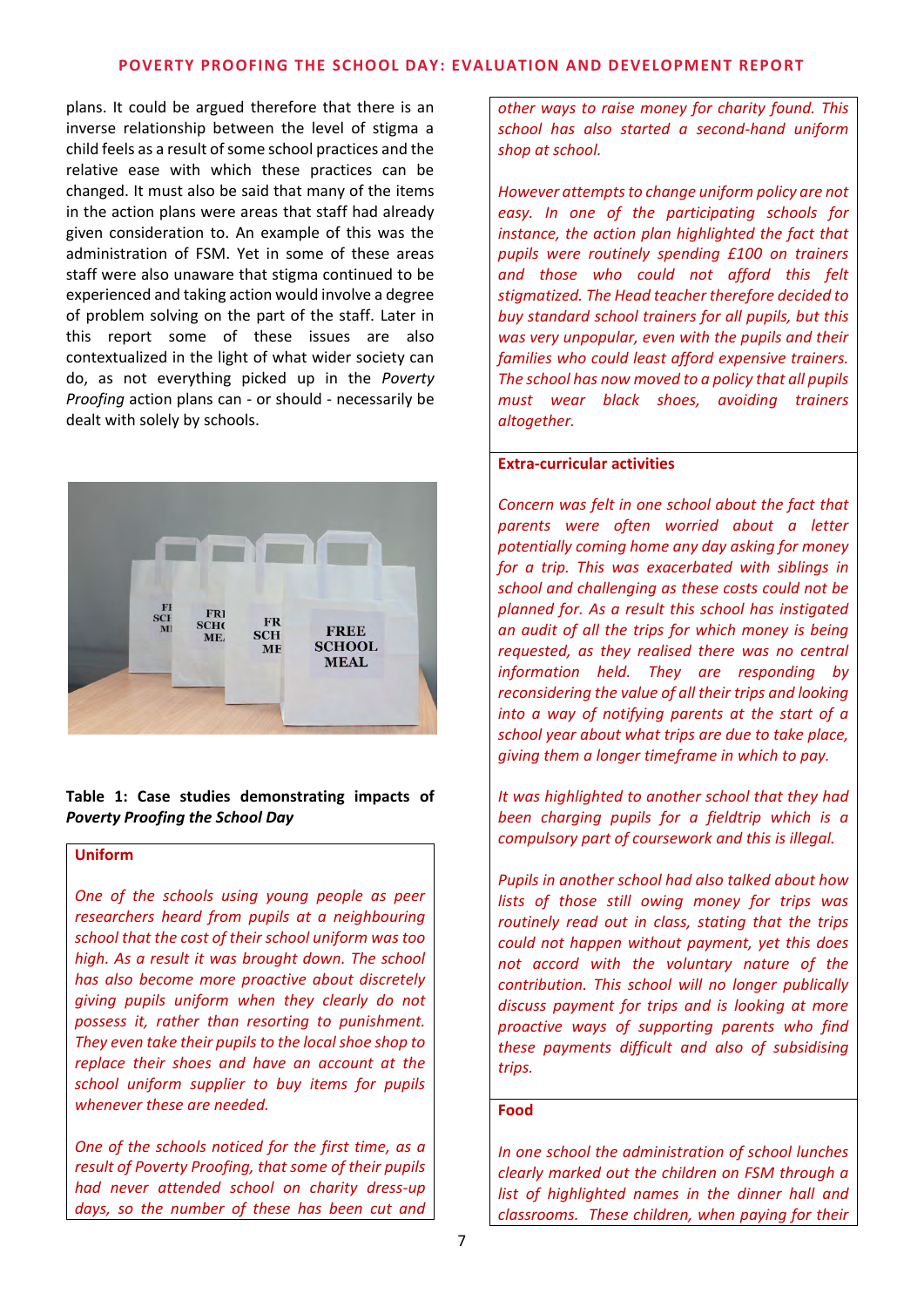*lunch, also lost any change that they were owed, as they were unable to carry this forward like children not on FSM. The audit pointed out that this was discriminatory and changing this could enable children to purchase extra snacks at break-time or breakfast at the low cost breakfast club.*

*Another school reorganised the administration of their lunches, moving to a cashless, anonymous system. They immediately stopped selling bottled water at break-times and are more proactive about encouraging eligible children to claim FSM, recognising that family circumstances can frequently change.*

*A further school has collected a range of different lunch boxes which they now put FSM in for taking on trips, to replace the stigmatizing paper bags which had been the norm. Lunch-time has been lengthened to ensure pupils have adequate time to eat a hot meal and the school council has been involved in improving the dining experience and tackling some of the myths that were held about the school meals, which deterred children eligible for FSM from claiming them.*

# **What are the benefits of the process for schools?**

Negative impacts on children living in poverty were felt in almost all areas of school life. Many schools are aware of the effects of poverty on children and all had taken action within their schools already. However, the schools we spoke to were not aware of the extent of the effects of poverty on the school day. Therefore the greatest single benefit of going through the process was the opportunity to reflect on the fact that *children living in poverty were being stigmatised multiple times during the school day.* Far from schools deliberately maintaining stigmatising practices, they were often unaware of the impact of some of their practices on pupils living in poverty and were only too pleased to have these issues brought to the fore, even if it was a challenging process. Schools also reported significant additional benefits as a result of the process itself:

- $\triangleright$  gaining extensive student, staff and parental voice;
- $\triangleright$  an external viewpoint of the school not from Ofsted;
- $\triangleright$  a more nuanced understanding of the impacts of poverty which they believed would continue beyond the action plan i.e. there was a shift in the school's ethos;
- $\triangleright$  the opportunity to discuss issues around poverty, which some staff had rarely had before;
- $\triangleright$  support with spending of pupil premium funds e.g. information about the Sutton Trust – Education Endowment Fund (EEF) Teaching and Learning Toolkit;
- $\triangleright$  changes in staff attitudes to parents in poverty (including reception staff, administrators, cleaners, dinner staff);
- $\triangleright$  focus on 'in-work poverty' as well as pupils on FSM;
- $\triangleright$  improved attendance and attainment in some schools as a result of this cultural shift (these impacts are explored further below);
- $\triangleright$  time and support to make changes which were not previously seen as priorities.

Particularly successful was the peer researcher aspect employed in some of the schools. One of the schools involved in this exchange of young people highlighted that it was only because of the expertise of Children North East that this was possible and that they would have struggled to manage anything like this on their own. It was the impact of hearing about their school from neighbouring pupils which they found particularly powerful, stating that what this gave to the school was 'invaluable' and could not have been learnt any other way.

"Could someone help me with these? I'm late for math class."

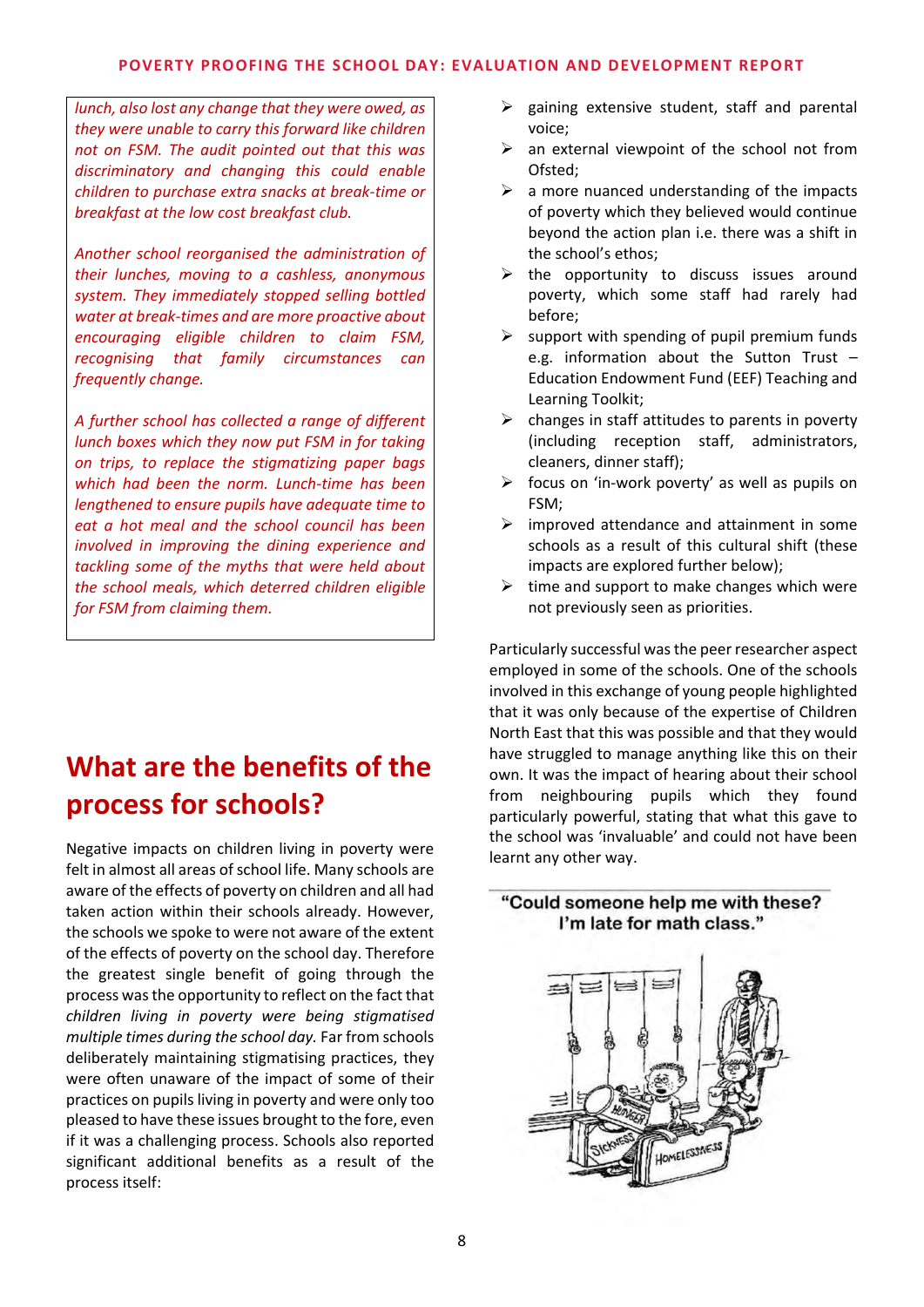### **Headteacher/Chair of governor/LA Adviser quotes about** *Poverty Proofing*

*This has been one of the most impactful programmes we have ever been involved with.* 

*The strengths of the audit are that every child, parent, teacher and governor gets spoken to and that views come primarily from pupils, not Ofsted. A positive is that you have help from Children North East to implement the action plan, including online resources.* 

*It was worth every penny and good value compared to other things that have been paid for in the past.* 

*It is not a package, it is a process leading to a shift of ethos.* 

*This is the best thing I've heard in 40 years!*

# **What are schools doing in response to the action plans?**

There were many 'quick wins' in response to the action plans, with other issues being harder to tackle. In fact some of the changes to school processes and practices which were instigated happened before the schools even received their action plans. The conversations and external focus were themselves a significant spur to change some things and the speed with which some of the schools made changes reflects how importantly they viewed the evidence of stigmatization, but also how relatively easy it was to effect change in some areas.

Actions which schools were able to implement relatively quickly included:

- $\triangleright$  instigating a self-audit of all trips being run in school to find out how much money was being asked for in each year;
- $\triangleright$  reorganising the administration of FSM;
- $\triangleright$  implementing free breakfast clubs/setting up homework clubs using pupil premium funds to subsidise places;
- $\triangleright$  providing a free snack and drink to all pupils before examinations;
- $\triangleright$  reviewing the numbers of non-uniform days being held and replacing some of these with alternative fund-raising activities in school;
- $\triangleright$  reviewing what resources were needed from home to complete projects or homework and ensuring that homework largely did not rely on the acquisition of other resources;
- $\triangleright$  improving IT access in and after school and removing rewards for completing tasks online;
- $\triangleright$  distributing free uniform and PE kits/ changing the manner of distribution of uniform and other resources;
- $\triangleright$  not discussing any costs or debts with pupils publically or sending debt letters home with pupils;
- $\triangleright$  challenging staff over whether asking pupils to write about their holidays or presents was appropriate and fair to all.

There are also more challenging, long-term issues which schools are grappling with, as follows.

- $\triangleright$  A perceived increase in the number and cost of school trips. Several schools are considering an annual statement to parents who can then budget and/or pay in advance and are also re-examining the educational rationale for some of their trips.
- $\triangleright$  Changes to uniform. Schools have not always found it easy to reduce the burden of school uniform costs. Some changes to uniform have been controversial, even with parents who are most likely to benefit from cheaper uniform. There are also questions about uniform changes which are arguably wider than just single-school decisions. If some individual schools decide to 'level-down' the costs of their uniforms so these are all available from a supermarket, whilst others do not, what does this mean in terms of between-school equality for pupils if some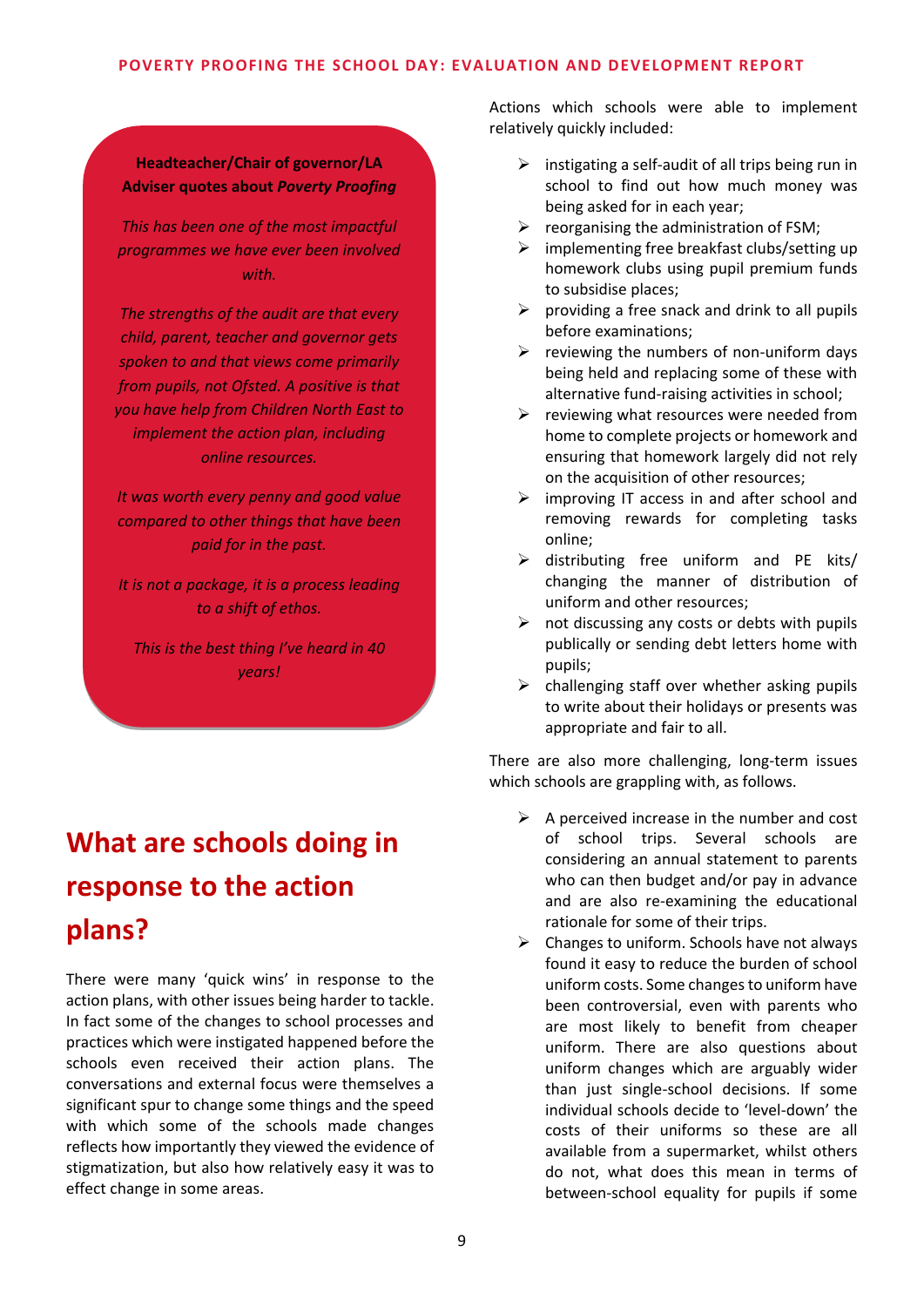school uniforms are obviously far cheaper that others?

 $\triangleright$  A reduction in internet-based homework/ access to phones or other technology in school. Again if some schools 'level-down' their expectation of pupils to use the internet for instance, does this disadvantage these pupils in comparison with pupils from other schools that are not doing this or who are actively increasing expectations on pupils to access technology and the internet in their work?

## **The influence of** *Poverty Proofing* **outside of the North East**

In **North Lincolnshire** the challenge for many schools is the small number of pupils on FSM and despite good results overall, the lower attainment of these children. The view from the Local Authority Advisor was that 'on paper North Lincolnshire doesn't need Poverty Proofing, but morally it does,' as conversations about poverty were not part of conversations about closing the attainment gap. *Poverty Proofing* has therefore made these pupils visible, as well as those living in in-work poverty.

In North Lincolnshire there is now a licensed delivery partner for the Children North East poverty proofing audit process. The audit is carried out by two adults, with the aim of preventing bias or misinterpretation. To date, six schools have taken part in the pilot. Eighteen staff at the LA have been trained to do the audit and there is a waiting list of 30 schools, but since LA staff fit this in alongside their roles, there is a lack of capacity at the moment to meet demand. As a result, generic aspects of good practice and top tips are available on the LA website and schools are being given an hour's 'taster' to keep them interested and also to give them ideas about things they can start to do while they are on the waiting list.

The impact of *Poverty Proofing* in North Lincolnshire has been considerable, with schools keen to take part and excellent feedback from those who have. In order to secure senior leadership buy-in, schools sign a contract agreeing to complete and act on the audit. The impact in North Lincolnshire shows that the

programme is just as effective and important with schools that have fewer numbers of children living in poverty.

*Poverty Proofing* is mentioned in Sunderland's Child and Family Poverty Joint Strategic Needs Assessment as something that should be promoted more widely. *Cost of the School Day* is a [Glasgow Poverty](http://www.povertyleadershippanel.org.uk/)  [Leadership Panel](http://www.povertyleadershippanel.org.uk/) project which ran during 2014-15, inspired by the success of *Poverty Proofing the School Day*. It has so far been run in eight Glasgow schools with 339 young people and 111 staff.

### **Head Teacher, Glasgow, involved in**  *Cost of the School Day*

*The main impact of the project in our school is a change of mind-set. Rather than going ahead and doing things, we're really thinking carefully about costs and financial impact on our children and families - the phrase 'cost of the school day' comes up constantly now in our planning and discussions. It's not just an initiative or project where we go back to normal after it's finished, there's been a real shift in our thinking*.

### **Impacts of** *Poverty Proofing*

The programme is still in its early stages so there are no longitudinal data about the longer term impacts and cumulative evidence over a number of years will be important to collect. However as noted above, there are already significant benefits for schools, which come purely from taking part in the programme, even before they have made significant changes as a result of the action plan.

In carrying out this evaluation it is clear that for many of the schools that have taken part, this has been a transformative experience which they cannot praise highly enough, whilst also being a very challenging process as well. One school told the evaluators that they had previously 'put things out without necessarily being aware of what the impact on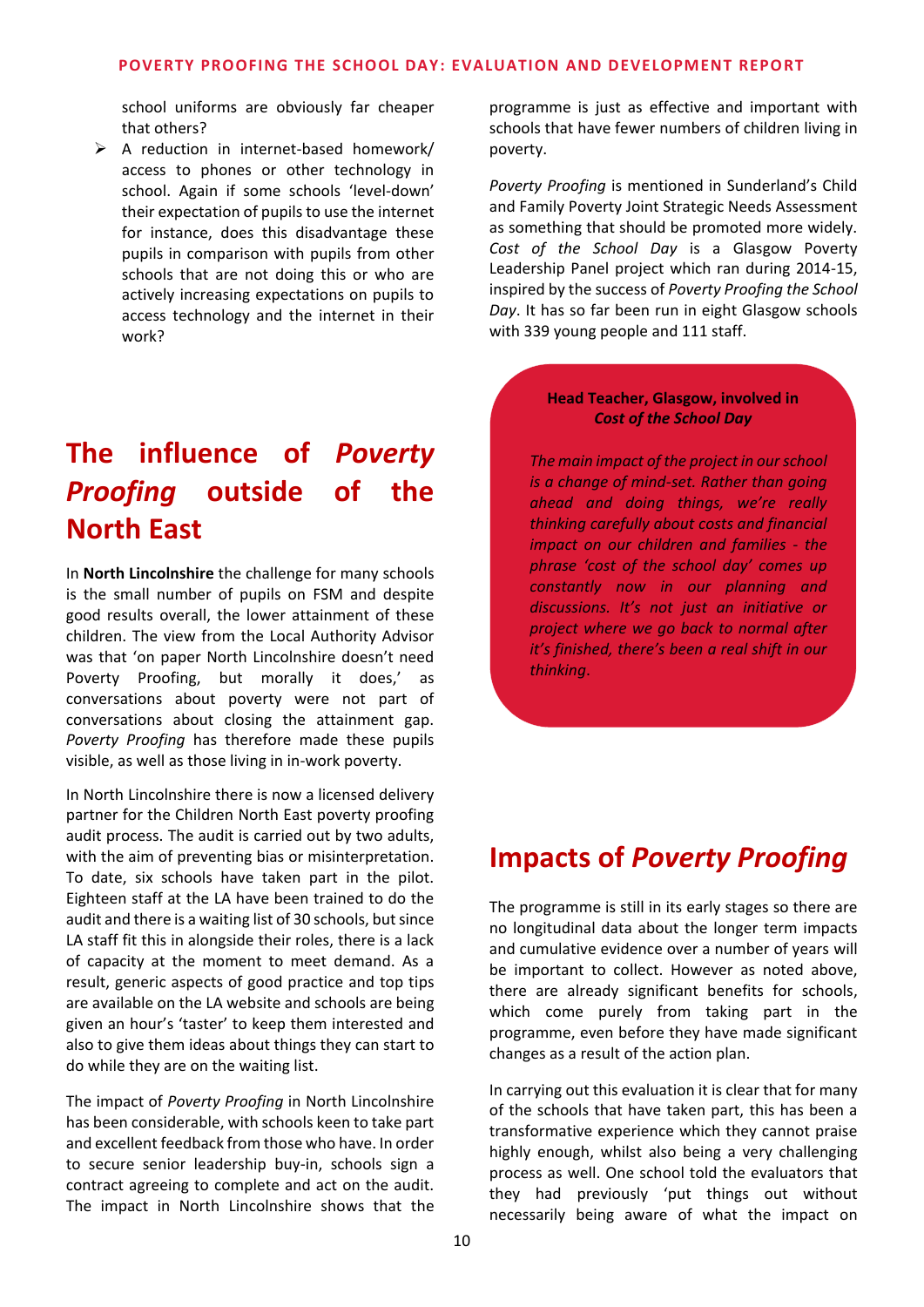disadvantaged pupils would be' but after the programme, they 'now consider the impact first.'

There is some evidence of specific impacts in line with the programme aims as set out in Table 2 below. Much of this is hard to evidence causally. However, for some of the actions a theory of change from actions to attainment can be argued in those situations where actions lead to a noticeable increase in school attendance. For example, in one school a child's lack of money for the bus fare meant she was attending only 2 days a week. The school bought her a bus pass and attendance is now almost 100% and she is able to attend many after school activities.

A causal theory of change is less easy to demonstrate when the impacts are seen in response to a cultural shift in the school and as a result of numerous actions. The point here is that the process itself initiates a culture in which these actions are taken. So whilst it is difficult to argue as yet that there is a causal link between *Poverty Proofing the School Day* and increased attainment for the most disadvantaged pupils for instance (not least because of all the other initiatives going on in school), there is good evidence to demonstrate that the programme makes possible a culture in which the right actions can be taken to enable this to happen.

Several of the schools that have taken part state that they have seen improved attendance and attainment of their most disadvantaged pupils in response to this cultural shift and the multiple actions that have been taken. As one Head teacher said about the school culture in relation to poverty 'the attainment gap shrinks when we get it right'.

In one of the pilot schools the impact of changes made in response to the action plan could also be seen at departmental level as a result of a very strong infrastructure, with each faculty and department having someone responsible for pupil premium and the *Poverty Proofing* action plan linked to this, as well as overall at senior management level. The staff said that the impact was being felt at departmental level because they could clearly see the structure and they knew who they were answerable to.

**Table 2: Evidence of the impacts of** *Poverty Proofing the School Day* 

| <b>Impact on pupils</b> | <b>Evidence to date</b>             |  |
|-------------------------|-------------------------------------|--|
| and families            |                                     |  |
| living in poverty       |                                     |  |
| <b>Improved pupil</b>   | In one school, a 5% rise in         |  |
| attendance              | attendance overall and a 7%         |  |
|                         | rise for pupils on FSM (almost      |  |
|                         | 50% of the school cohort). In       |  |
|                         | the 6 North Lincolnshire            |  |
|                         | schools absence of pupils on        |  |
|                         | FSM fell in every school but        |  |
|                         | one after the initiative, whilst    |  |
|                         | the absence of the other            |  |
|                         | pupils rose in every school but     |  |
|                         | one.                                |  |
| <b>Improved</b>         | <b>Evidence from 7 North</b>        |  |
| attainment              | Lincolnshire schools of greater     |  |
|                         | increases in the attainment         |  |
|                         | levels of pupils on FSM at KS1,     |  |
|                         | KS2 and KS4 than all other          |  |
|                         | pupils overall.                     |  |
| <b>Improved take</b>    | In one school take up of FSM        |  |
| up of FSM               | is now almost 100% since            |  |
|                         | changes were made to its            |  |
|                         | administration, far in excess of    |  |
|                         | anything the school has             |  |
|                         | known previously.                   |  |
|                         |                                     |  |
| <b>More effective</b>   | <b>Staff training sessions were</b> |  |
| use of pupil            | opportunities for schools to        |  |
| premium                 | learn about and scrutinise          |  |
| spending                | their pupil premium spending.       |  |
|                         | Some schools changed their          |  |
|                         | priorities for these funds as a     |  |
|                         | result. Some schools were           |  |
|                         | introduced to useful tools          |  |
|                         | such as the EEF Toolkit for the     |  |
|                         | first time.                         |  |
| <b>Improved</b>         | The difference between what         |  |
| knowledge of            | pupils/parents said and what        |  |
| pupil/parent            | staff said revealed areas of        |  |
| <b>issues</b>           | 'blindness' where schools           |  |
|                         | were not aware of issues,           |  |
|                         | directly leading to changes         |  |
|                         | being made for the most             |  |
|                         | disadvantaged learners.             |  |
| <b>Less costly</b>      | Some schools have provided          |  |
| school day              | evidence of where they have         |  |
|                         | written to parents saying that      |  |
|                         | they do not need to buy             |  |
|                         | resources, PE kit or pay for        |  |
|                         | activities that they would          |  |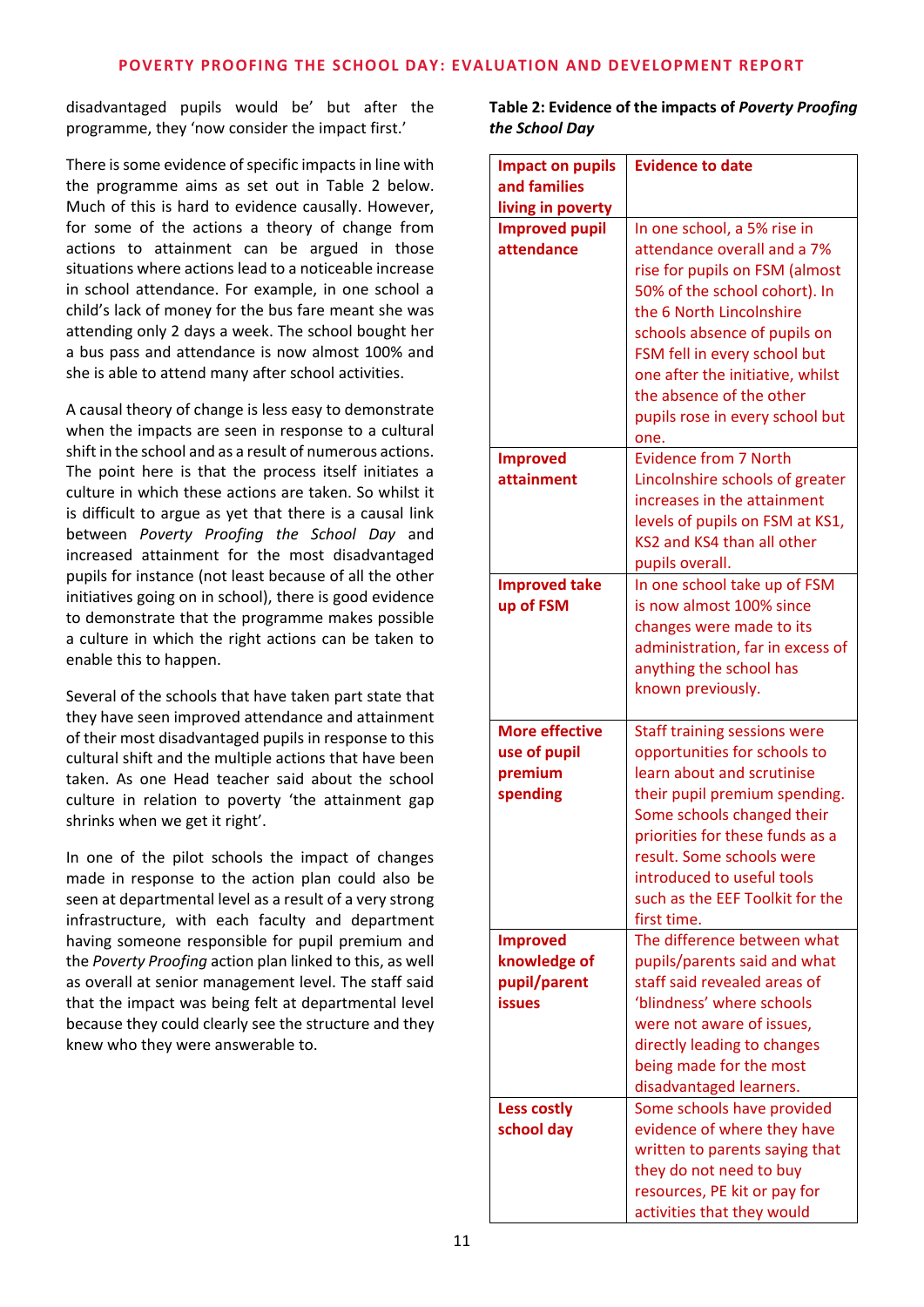|                         | previously have had to pay for, |  |
|-------------------------|---------------------------------|--|
|                         | as these will now be            |  |
|                         | subsidised or removed, having   |  |
|                         | a direct impact on the cost of  |  |
|                         | the school day.                 |  |
| <b>Increase in</b>      | In one school, as a result of   |  |
| pupils on FSM           | changing the payment            |  |
| attending school        | process, there has been an      |  |
| trips and extra-        | increase in the number of       |  |
| curricular              | pupils on FSM attending the     |  |
| <b>activities</b>       | Y5 and Y6 residential trips.    |  |
|                         | Several schools have set up     |  |
|                         | free/50p breakfast clubs        |  |
|                         | and/or homework clubs with      |  |
|                         | increases in pupils on FSM      |  |
|                         | attending.                      |  |
| <b>Increased access</b> | One school is funding 3 terms   |  |
| to musical              | of free musical instrument      |  |
| instrument              | tuition for all pupils (most of |  |
| tuition                 | which are on FSM) as this is    |  |
|                         | one of the activities pupils    |  |
|                         | from poorer families are least  |  |
|                         | likely to benefit from.         |  |
| <b>Removing the</b>     | In several schools better       |  |
| ceiling on              | resources were enabling         |  |
| attainment in           | pupils to score more highly in  |  |
| the curriculum          | coursework (e.g. DT). On        |  |
|                         | removing the requirement to     |  |
|                         | bring in resources from home,   |  |
|                         | all pupils have the same        |  |
|                         | possibility of achieving.       |  |

proofing process but we did find evidence that spending efforts were more appropriately and effectively directed.

Many schools already subsidise trips and after school activities although others would like to do so but lack an adequate budget. For some the poverty proofing process was able to inform ways that subsidies were operated and provide a further opportunity to discuss the extent of subsidy needed.

There are examples of pupil premium funding being used to pay for a breakfast club for the year in one school for instance and clothing in another. Before *Poverty Proofing* some schools stated that it was harder to argue that these kinds of support were needed to close the attainment gap as there was little evidence of a direct link to learning, but since the initiative, they are being justified by schools on the grounds of 'removing barriers to learning', with the specific aim of improving the attendance and therefore attainment of their most disadvantaged pupils.

In some cases changes are beneficial in terms of cost. One school in North Lincolnshire has made changes to a charity fund-raising day, which led to double the funds usually raised by this event. By not specifying how much money children should bring in, those with little or nothing were not under pressure, whilst those willing and able to bring in more clearly did. Another school set up a second hand uniform shop in response to their action plan, from which some pupils get to take free uniforms and others donate money and/or their uniform on leaving the school.

# **Cost of** *Poverty Proofing* **to schools**

Other than the initial spending on the initiative, costs to schools to implement changes as a result of the action plan have been low or negligible. Where activities or clubs are being subsidised or fully funded, this is often due to reprioritising pupil premium funding and pupil premium funds have been used in response to the action plans in all the schools.

Many schools already spend funding, in some cases of significant amounts, on school uniform including shoes and sports ware. We found no evidence that such spending increased as a result of the poverty

# **Barriers to engaging with** *Poverty Proofing*

Although most of the schools that signed up for the *Poverty Proofing* process were fully engaged one school did not complete it and another did but did not follow up on the action plan. A range of stakeholders were asked about the barriers to engaging with this programme and the following issues and suggestions about possible changes to the programme as it develops arose.

 $\triangleright$  The lack of personal experience of poverty of many staff/governors in the school was said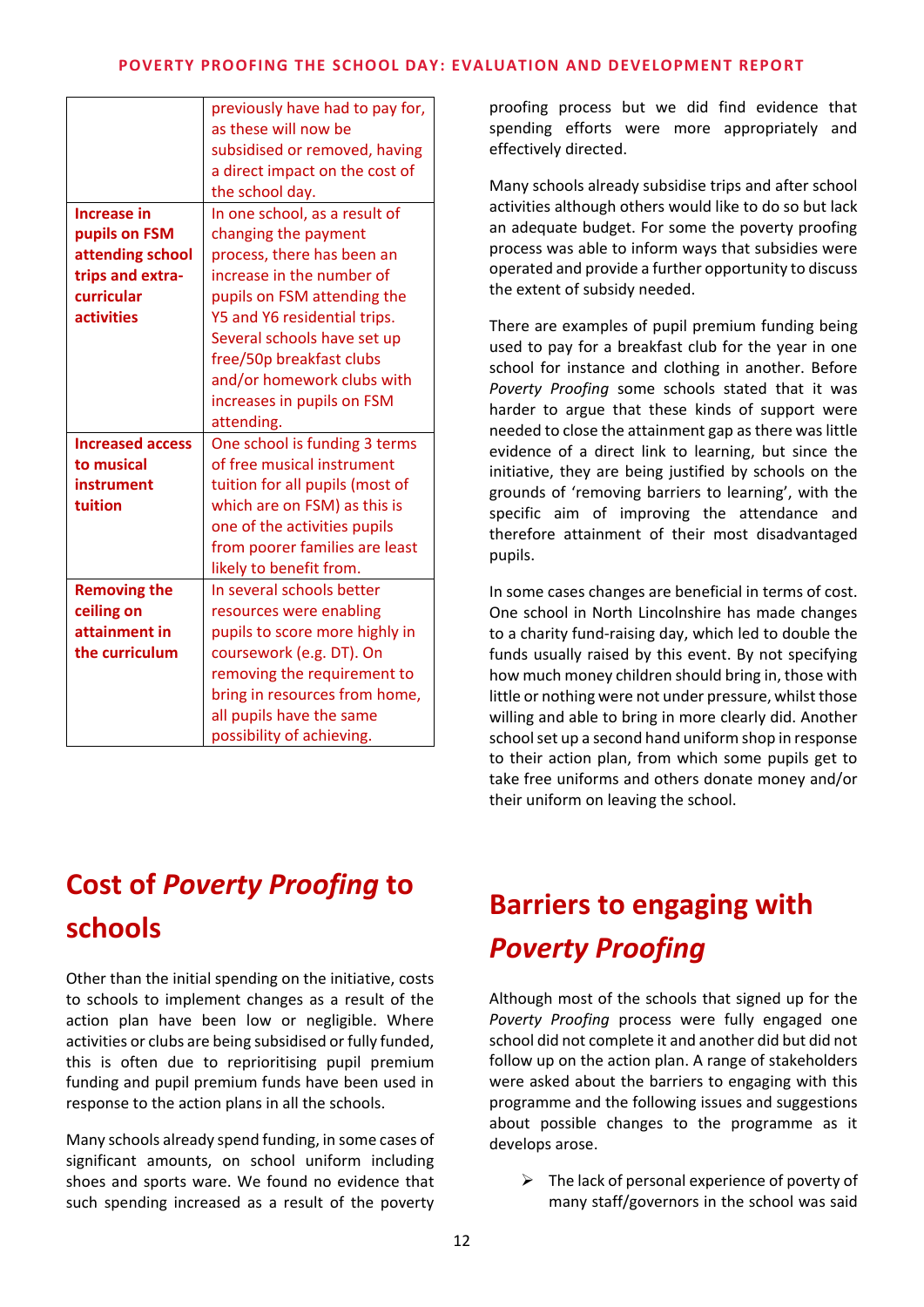to have made the audit process harder in several schools.

- $\triangleright$  Having worked hard to do well against Ofsted criteria, several schools were not receptive to yet more scrutiny. One Chair of Governors said about *Poverty Proofing* in relation to Ofsted: *'*This process and the demands on the school for self-evaluation and reflection were quite different'.
- $\triangleright$  Some staff felt the questions posed to pupils and parents during the audit were leading and they disengaged as a result. However, Children North East state that the impacts of poverty are often difficult to speak about and therefore explicit opportunities have to be provided for pupils to speak up which may make people feel uncomfortable. The delivery method in North Lincolnshire uses two adults to run the focus groups in order to avoid this.
- $\triangleright$  Some staff found it difficult to accept the conclusion of unwitting stigmatization as it felt judgemental and they disengaged as a result. Yet there is no doubt that it is and largely has to be a challenging process in order to reveal problematic practices.
- $\triangleright$  Some staff could not see a connection to learning and felt they were being asked to do yet more to support areas that were not directly connected with learning (although this tended not to be the case with senior leaders and Headteachers who were receptive to the benefits to learning in the main).
- $\triangleright$  In the case of Academies, one issue identified was the fact that some decisions needed to be taken at Academy level and as such, were out of the hands of the senior leadership team or Principal.
- $\triangleright$  Lack of senior leadership buy in and support was a real problem, as staff needed to be supported throughout the process - where this was not led by the Head teacher in one school, the programme was not completed.
- $\triangleright$  Some schools feel they are highly aware of the poverty experienced by their pupils and that they already take all the action that is possible given the demands on their time and their available budget. This was stated particularly by a school for which the majority of pupils were eligible for FSM.

Arguably schools engaging with and paying for the audit are already fairly forward thinking with regards to wanting to tackle discrimination around poverty. Even for some of these schools however the process was demanding. There is therefore a significant challenge in getting schools which are not open to the idea of exploring the impact they have on pupils living in poverty to get involved.

Schools that have been through *Poverty Proofing* appear to be the best advocates, as was seen at an event organised by Schools North East, which attracted around 100 schools in the region to hear from those who had been 'poverty proofed' and get ideas about what they could do to improve their own practice.



# **Conclusions and recommendations**

Overall the programme is clearly very impactful. There is evidence of significant impacts on school culture and ethos and some evidence of direct impacts on pupils and their families. The *Poverty Proofing* initiative suggests that small but widespread changes, viewing all practices through the lens of poverty, does play an important part in eradicating barriers to learning for pupils that are economically poor.

There now needs to be longitudinal analysis of the impact of the initiative over time, as this evaluation is carried out at an early stage, where schools are still implementing aspects of the action plan, so it is too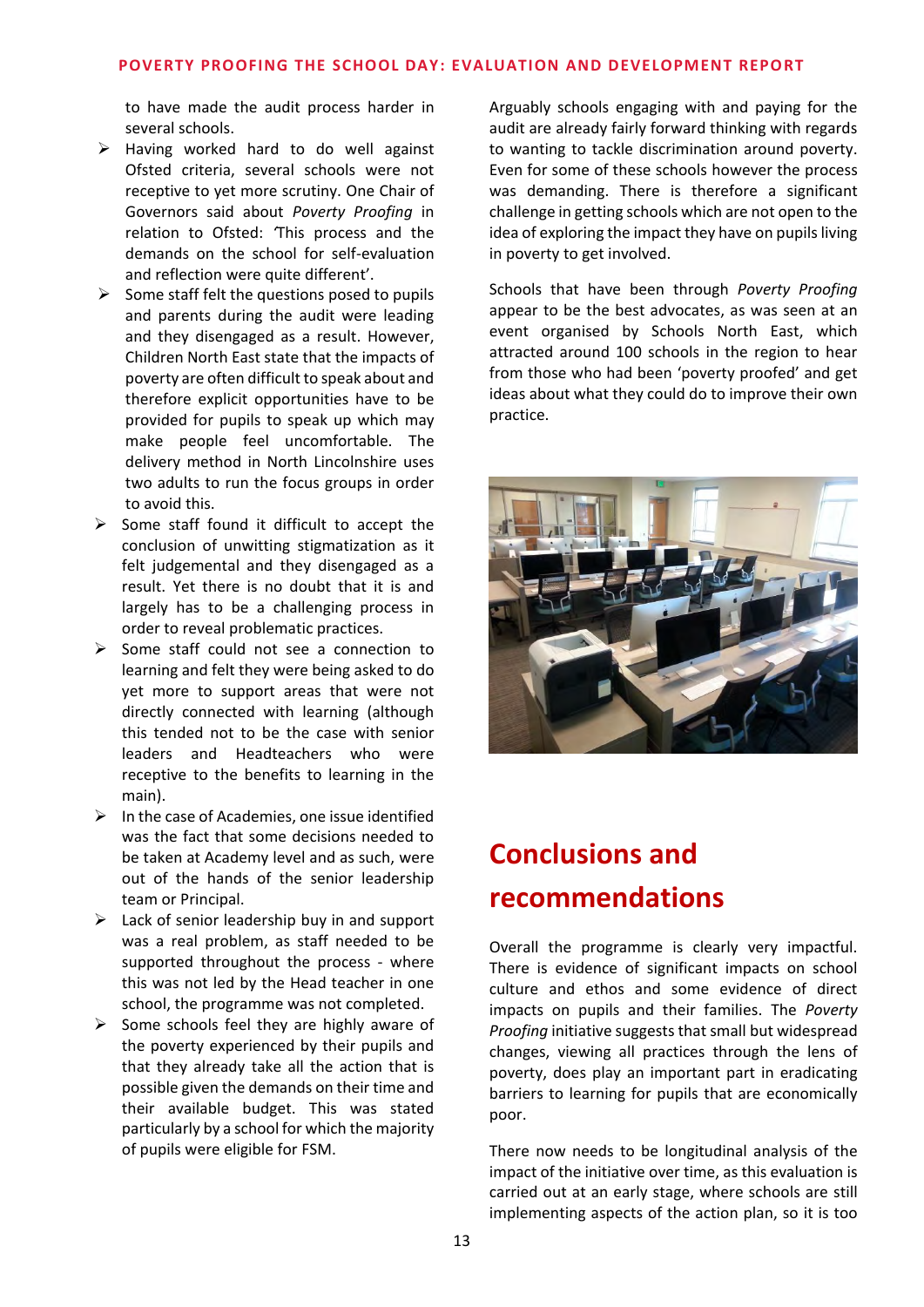early to argue for long-term, sustained benefits. However it is clear that the process itself is central to the benefits and impacts discussed here and a number of schools talked explicitly about how it was the fact that it was third party led that made the difference (see quote in box below).

### **Assistant Head Teacher and Head of Department, participating school**

*Even now, although we obviously have more expertise, I think we would value someone coming in who could work with students and who wasn't one of us because they* [pupils] *could say things to her*  [Poverty Proofing auditor] *which they couldn't say to us. They're more open with someone from outside and that's what we wanted…and it wasn't a problem for us because we wanted to engage with that*.

*They* [pupils] *do speak the most amazing amount of common sense and that's what we need to hear.*

A key conclusion of this evaluation is therefore that it is not necessarily enough for a school to adopt a selfaudit of these issues. Whilst this may be an important step towards preparing for the *Poverty Proofing*  audit, in order to begin to raise an awareness of the impacts of a school's practices on pupils living in poverty, the defining feature of this programme is the third party collating of whole school voice.

Given the evidence already accruing of benefits to schools and impacts on pupils, their families and school staff, it therefore seems desirable for schools to be encouraged to take part in the programme. Children North East plans to make this programme available nationally through regional delivery partners. At the same time it is important to develop the programme in such a way as to increase uptake by schools, particularly those least likely to bring the challenges of poverty and learning to the fore and ensure their likely completion of the programme.

### **Messages for other delivery partners**

As it stands the programme has had impact and was well received by most of the schools that have participated so far. However as stated several schools did not fully complete the programme and/or expressed some concerns about it. During the course of the evaluation, suggestions therefore arose for ways in which the programme could be made easier to engage with without loss of impact. These suggestions are outlined here, but it should be noted that they are possible ways to expand the programme based on feedback from some schools only.

- Use of a team of two people to carry out the audit to avoid concerns raised in several schools about leading questions or other bias.
- Delivery of the action plan through a familiar member of staff alongside the delivery partner and through a focus on areas of good practice alongside areas of concern, so as not to alienate staff or governors.
- Our observations of the programme led us to believe that conversations about poverty were sensitive to the likelihood that children and indeed adults living in poverty would be part of the discussions. Many children spoke openly of their experiences of poverty and this was handled well. One school however felt that the process should avoid discussing some of the harsh realities of living in poverty with primary aged pupils in particular, such as reduced life expectancy.
- Ensuring Local Authority and/or Multi-Academy Trust and/or Head teacher/senior management buy-in e.g. through a signed contract at the outset (in North Lincolnshire the programme had greater credibility because it was linked to pupil premium funding and so it was viewed more as a school improvement initiative than a social/pastoral one, but this was in the context of a proactive and supportive LA).
- Continued use of student peer researchers working between schools, as in the North East pilot, as this was particularly well received by the schools who took part in it.
- Involvement of the school council in the implementation of the action plan, particularly where widespread myths are being picked up about particular school practices or school meals for instance.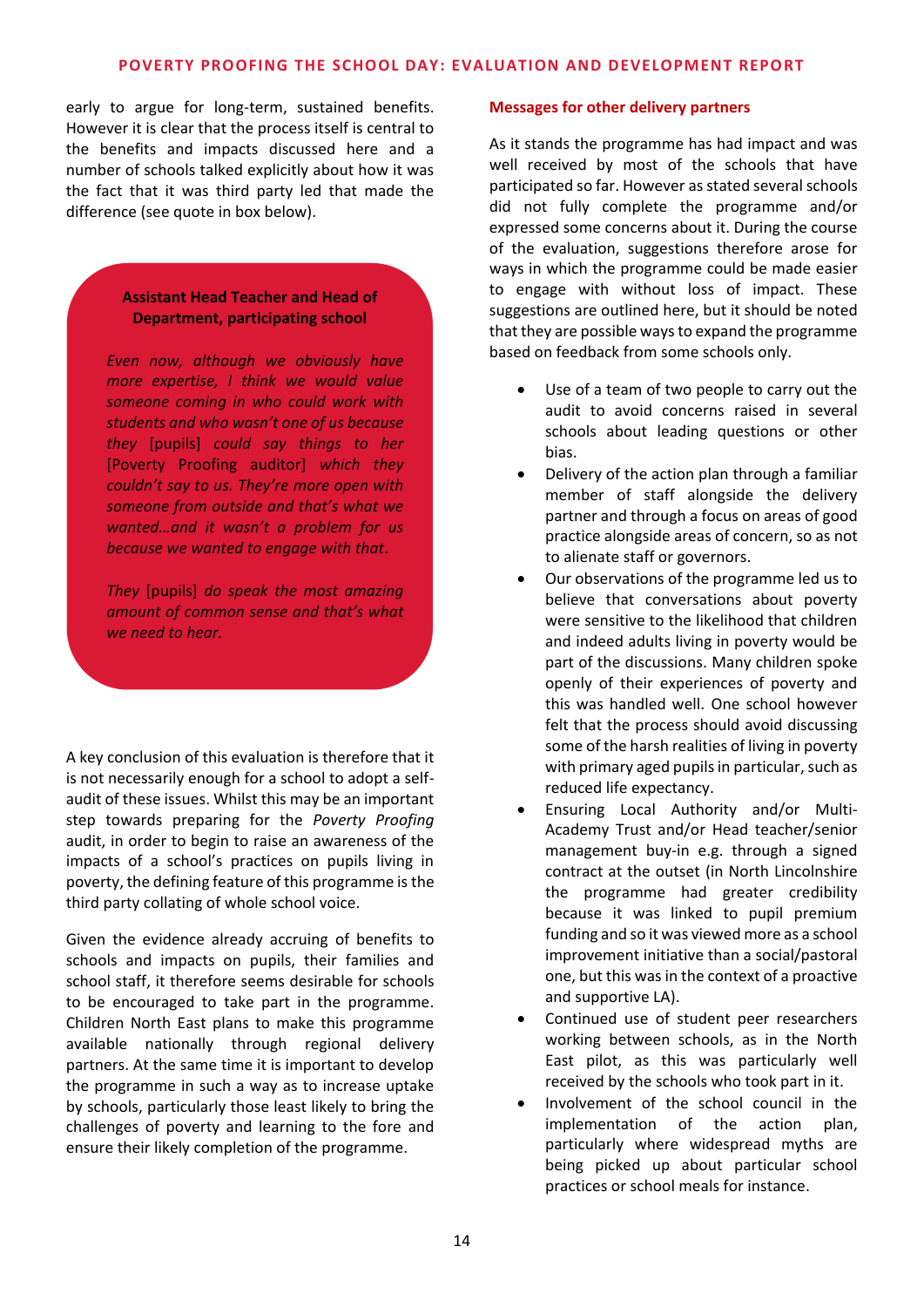- Immediate access to other schools who have taken part to share good practice as soon as the school action plan is received, for instance through an online forum, so that schools do not feel overwhelmed by how much there is to change or isolated without readily accessible examples of good practice to draw on.
- Greater access by all schools to the generic issues raised, which should act as a lever to encourage greater numbers of schools to buy into the programme and to prepare them for taking part.
- Acknowledgement of where issues may be more appropriate to address at local or national level and therefore where schools could work with other schools or local authority/regional networks/government to implement changes (e.g. in regards to school uniform policy and school trips, as discussed below).

### **What can schools do now?**

**Poverty Proofing the School Day Top Tips [www.povertyproofing.co.uk](http://www.povertyproofing.co.uk/)**

*Ensure all activity and planned activity in schools does not identify, exclude, treat differently or make assumptions about those children whose household income or resources are lower than others*.

Given that so many of the issues raised were generic to all the schools, sharing good practice is not only important for the schools who engage, but also for other schools to begin to consider. This evaluation highlights how going through the process conferred added benefits however, particularly in engaging the whole school staff in a cultural shift. There are good reasons therefore to continue to expand the programme as a whole school audit across the country so that schools can buy into it.

Meanwhile it is important for schools to begin to consider some of the generic issues emerging. As discussed, an issue frequently raised was the number of school trips for which parents need to contribute. There was a perception in some schools that trips

were becoming more common and/or destinations more expensive and that overall schools were unclear when and how much parents were being asked for. In addition there were examples of children being singled out in class to pay their contribution, yet this is and should be voluntary.

There was also evidence from the children interviewed in several of the schools that they would sometimes not pass their parent/s a letter about a school trip requesting a financial contribution in the knowledge that this would cause stress and anxiety. This has been documented elsewhere (Ridge, 2002) and is important for schools to be cognisant of with respect to the way in which funding for trips is requested.

This is part of a wider awareness of children's coping strategies to manage and negate the impacts of poverty on their lives that schools should be aware of (Hooper et al 2007). This is particularly the case where these strategies can be misconstrued and punished as something else e.g. forgetfulness, truancy, poor academic performance. It is therefore not only the practices of schools in relation to lessening the stigma of poverty which should be widely shared, but also those of pupils too, as highlighted by the *Poverty Proofing* audit. Children are necessarily active and resourceful in mediating the effects of poverty (Ridge 2011).

Another area of concern was the increased number of non-uniform days, either for charity fund-raising, or for specific events such as World Book Day. Pupils are routinely asked to dress up on World Book Day for instance, but the fact that supermarkets now sell costumes of popular children's characters points to the commercialization of this and other events. In this instance it is somewhat ironic given that World Book Day is ostensibly about literacy and literature, but dominant in the minds of some families is the commercialization of the event and the pressure to spend money. Schools can remain cognisant of this by asking whether these more costly activities genuinely contribute to learning, or whether, as in this example, commercialization might even detract from the central focus of the event.

A further key area of concern is the increasing cost of uniform in some schools and the requirement to use a particular supplier for instance. The recommendations in the *Poverty Proofing* action plans that schools reduce uniform costs and enable parents to purchase uniform at a supermarket mirror those made elsewhere, such as in the Children's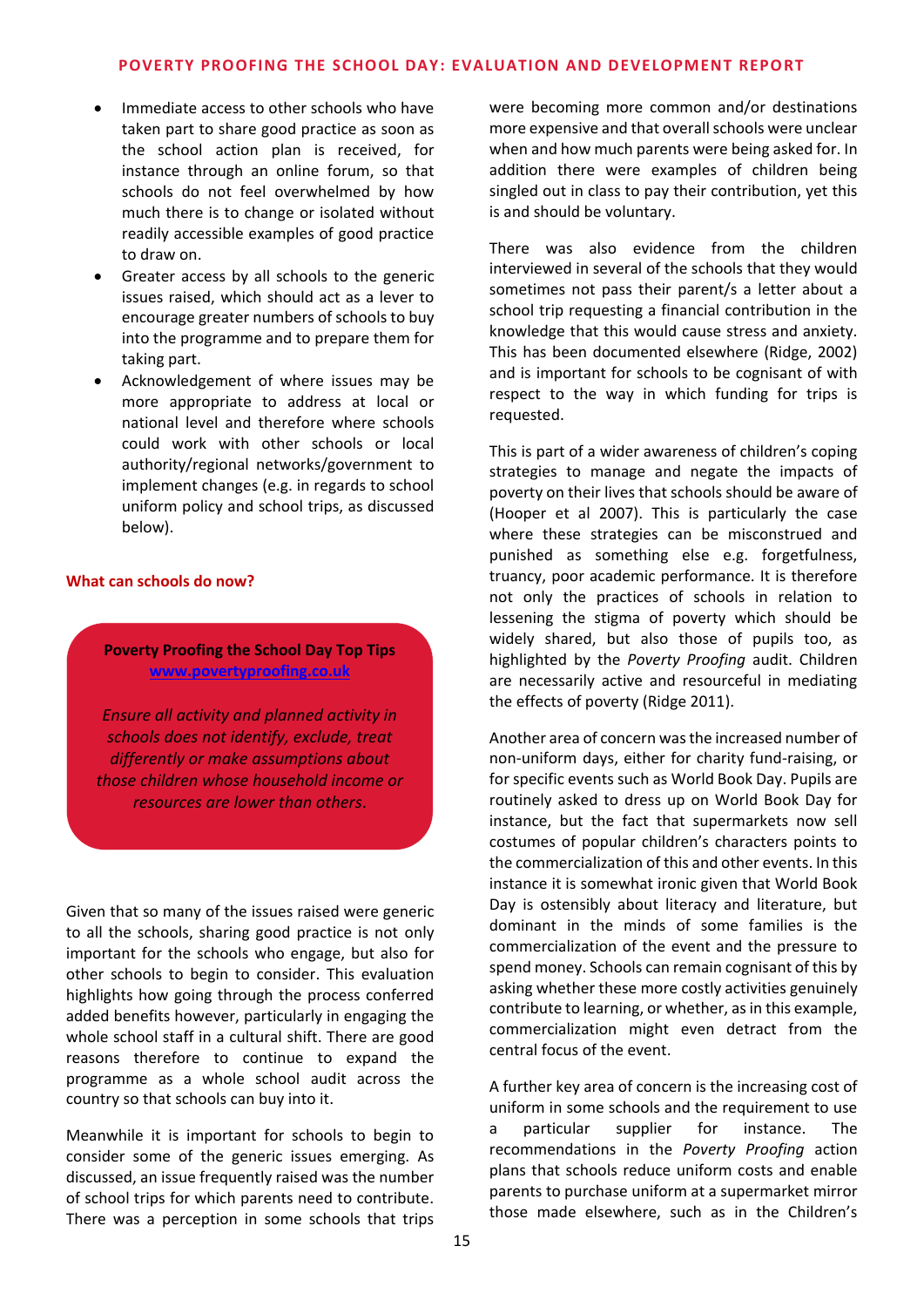Commission on Poverty report *At What Cost? Exposing the Impact of Poverty on School Life* as well as the Department for Education guidance on cost effective uniform*.* Schools do indeed need to reflect on uniform costs, but this is arguably a wider issue than one just for a single school to grapple with. If some schools, particularly those with large numbers of pupils living in poverty, 'level down' uniform costs, this may improve equal access to the same uniform within these schools, whilst creating more inequality between schools, if other schools continue to require their pupils to wear bespoke blazers and logoed uniform. Is this then an issue which is important to tackle nationally so that guidance to schools effects a levelling across schools and not only within them?

There may be a consensus amongst school leaders and other stakeholders that it is important for schools to expect their pupils to wear high quality uniform, arguably particularly for the most disadvantaged children, but if this is the case, then there must also be appropriate subsidy. A pupil has to eat during the school day and a subsidised meal for the poorest is the appropriate policy response. If a child is also expected to wear a high quality, expensive uniform with no choice in the matter, or the risk of bullying or punishment for incorrect uniform, then a subsidised uniform for the most disadvantaged children is arguably also the appropriate policy response here.

This is another reason why issues such as these must be taken up on a larger platform than just individual school level, or well-meaning actions taken by individual schools, such as these in relation to school uniform, could create additional inequalities.

## **Critical Issues**

The discussion above points to the fact that poverty cannot be tackled by schools alone. There has been a long-running debate in education about how far schools can compensate for society, in the sometimes misrepresented words of Basil Bernstein (1970) and the issues raised by *Poverty Proofing the School Day*  are at the sharp end of this debate.

Poverty clearly needs to be tackled by structural changes that lead to improvements for example in skills, jobs, incomes and housing. Most people would agree that schools are only part of such a structural solution (Cummings et al 2011; Raffo et al 2007), but this evaluation has highlighted that teachers have differing perspectives on how far schools are or can be part of this. Yet given the wider context, it is vital that this remains a priority area for schools.

The wider context is that child poverty in the UK is increasing as a result of such policies as the 'bedroom tax' (Moffatt et al 2015) and because of higher inflation rates faced by poorer households (Joyce 2014) within a post-recession era. This is also in a context where children living in disadvantaged households are more likely to have additional household responsibilities (Wikely et al 2007) and where there is a growing prominence of in-work poverty.

Given that publicly funded education is supposed to be free, it appears that we are witnessing the impact of the creeping increase in the cost of state education. In 2012-13 the proportion of children in poverty living with a working parent in the UK was 61% (Joyce 2014). Poverty is not an easy subject to talk about anyway as it exists in an atmosphere of denial and moral condemnation (Shildrek and MacDonald 2013). Add to this the perceptions of some working families, highlighted by the *Poverty Proofing* audit, who feel invisible as a result of being in in-work poverty with little associated support and it is clear that the question of what schools can to do support pupils living in poverty is particularly pressing.

Yet this question has not been investigated in detail and the fact that most of the negative impacts of the school day on pupils living in poverty were as a result of stigmatization which schools were largely unaware of, highlights further the way in which these problems can too easily remain hidden. This is not easy to do something about yet this evaluation demonstrates that it is possible, though not easy, to create a programme which brings these issues to light and finds out what schools can do in terms of the costs of the school day.

This report demonstrates, crucially, that in tackling the impact of poverty there are very real effects on pupils' ability to learn. It highlights that the tendency to create a divide between schools working towards educational ends and social/pastoral ends is a false one. Of key importance therefore is how *Poverty Proofing the School Day* demonstrates that what schools can sometimes designate as social or pastoral support *directly impacts on ability to learn*. The issues raised here are very real barriers to learning and should be dealt with by schools as such, but in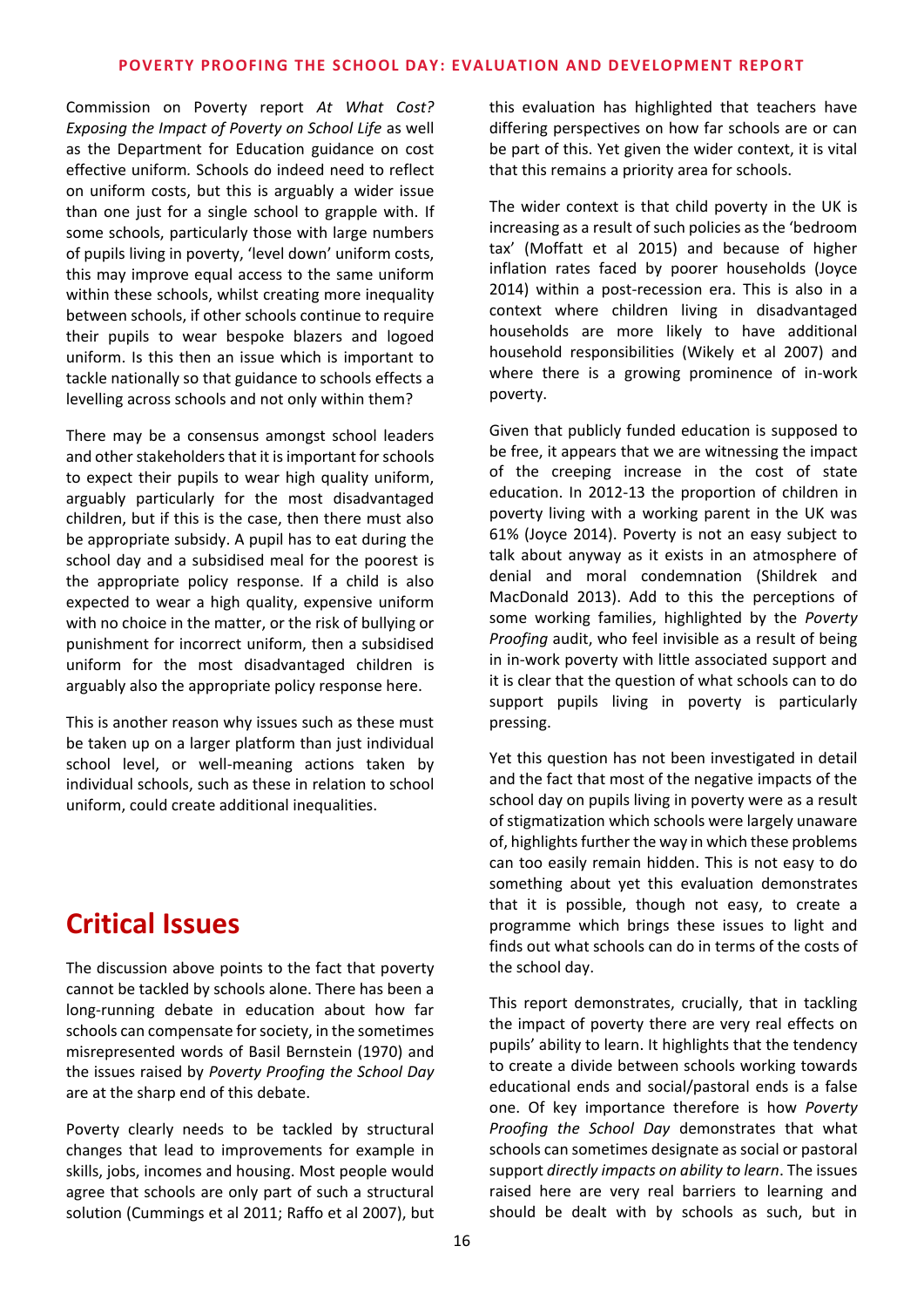addition, they should be seen as impacts of living in poverty that are also widely stigmatized at a societal and cultural level.

Of key significance about *Poverty Proofing the School Day* is that children are asked to talk about their experiences of living in poverty directly. This is very unusual, yet as stated in a review of research exploring the lives of children living in poverty (2011):

### **Professor Tess Ridge, Department of Social and Policy Sciences, University of Bath**

*Without a good understanding of how poverty and disadvantage are experienced, interpreted and mediated by disadvantaged children, there is the possibility that policies will falter or fail to constructively address the social, material and personal impacts of poverty in childhood. It is therefore vital to engage with low-income children and take account of their views in the development of policies and the commissioning of services.* 

*The pervasive effects of poverty within school meant that children's secure social integration within school was threatened, and children's narratives of school life were often infused with anxiety, uncertainty and a sense of unfairness.*

Schools cannot be viewed in isolation of course and attempts to reduce the cost of the school day should be considered in wider context. A difficult balancing act for schools is therefore to situate any actions they take in the wider context of other schools and this will inevitably mean difficult conversations about what pupils should fund and what schools should subsidise.

Yet there is ample evidence about the comprehensive ways in which poverty can structure and restrict everyday childhood experiences leading to anxiety, unhappiness and insecurity (Ridge, 2011). Inevitably therefore this will include children's experiences of being in school as is evidenced in this report. It is to be hoped that *Poverty Proofing the School Day*, indepth and child-oriented in its processes and practical and applied in its recommendations, signals a seachange in how schools understand and engage with

the reality of how a child living in poverty experiences the school day in twenty-first century Britain.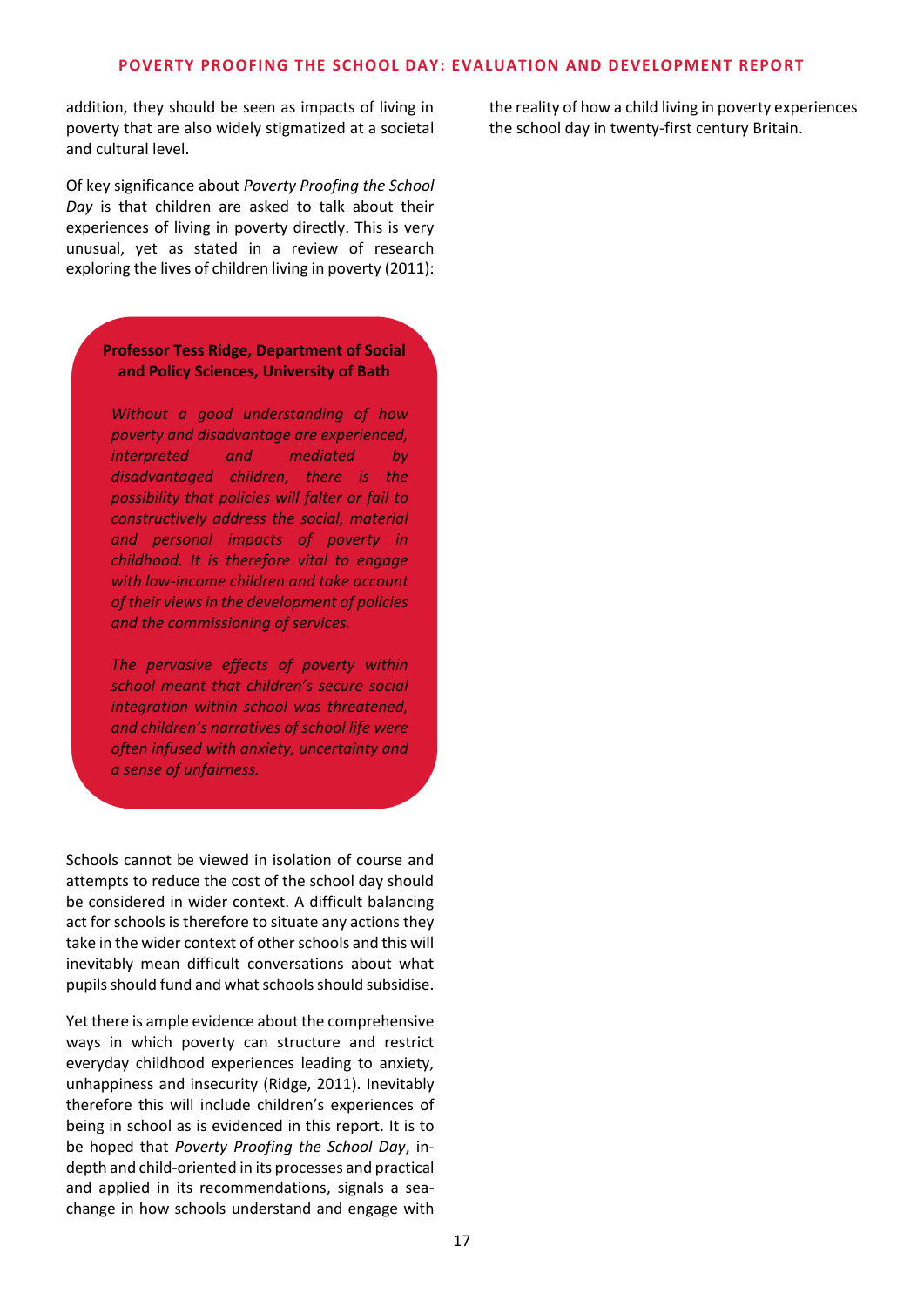### **References**

Bernstein, B. (1970) 'A Critique of the Concept of 'Compensatory Education'' in D. Rubinstein, C. Stoneman (Eds.), *Education for Democracy*, Harmondsworth: Penguin Books.

Bragg, J., Burman, E., Greenstein, A., Hanley, T., Kalambouka, A., Lupton, R., McCoy, L., Sapin K. and Winter, L. A. (2015) *The Impacts of the 'Bedroom Tax' on Children and Their Education. A Study in the City of Manchester.* University of Manchester.

Cummings, C., A. Dyson and L. Todd. (2011). *Beyond the School Gates: Can Full Service and Extended Schools Overcome Disadvantage?* London: Routledge.

Department for Education (2013) School Uniform: Guidance for governing bodies, school leaders, school staff and local authorities. DFE-00198-2013 [https://www.gov.uk/government/publications/scho](https://www.gov.uk/government/publications/school-uniform) [ol-uniform](https://www.gov.uk/government/publications/school-uniform)

Holloway, E., Mahony, S., Royston S. and Mueller, D. (2014). *At What Cost? Exposing the Impact of Poverty on School Life. Children's Commission on Poverty*, [Http://Bit.Ly/1qe8xzu](http://bit.ly/1qe8xzu) (Accessed: 28 February 2016). London: The Children's Society.

Hooper, C. A., Gorin, S., Cabral, C. and Dyson, C. (2007) *Living with Hardship 24/7: The diverse experiences of families in poverty in England.*  NSPCC/The Frank Buttle Trust: London.

Jocye, R. (2014). *Child Poverty in Britain: recent trends and future prospects.* London: Institute for Fiscal Studies, IFS Working Paper W15/07.

Moffatt, S., Lawson, S., Patterson, R., Holding, E., Dennison, A., Sowden S. and Brown, J. (2015). A Qualitative Study of the Impact of the UK 'Bedroom Tax'. *Journal of Public Health*:fdv031.

NASUWT (2014) *The Cost of Education.*  [http://www.nasuwt.org.uk/consum/groups/public/](http://www.nasuwt.org.uk/consum/groups/public/@education/documents/nas_download/nasuwt_013630.pdf) [@education/documents/nas\\_download/nasuwt\\_01](http://www.nasuwt.org.uk/consum/groups/public/@education/documents/nas_download/nasuwt_013630.pdf) [3630.pdf](http://www.nasuwt.org.uk/consum/groups/public/@education/documents/nas_download/nasuwt_013630.pdf)

Raffo, C., Dyson, A., Gunter, H., Hall, D., Jones L. and Kalambouka, A. (2007). *Education and Poverty: A* 

*Critical Review of Theory, Policy and Practice*. York: Joseph Rowntree Foundation.

Ridge, T. (2002) *Childhood Poverty and Social Exclusion: From a Child's Perspective.* Policy Press: Bristol.

Ridge, T. (2011) The Everyday Cost of Poverty in Childhood: A review of qualitative research exploring the lives and experiences of low-income children in the UK. *Children and Society,* 25(1): 73-84.

Shildrick, T. and MacDonald, R. (2013). Poverty Talk: How People Experiencing Poverty Deny Their Poverty and Why They Blame 'the Poor'. *The Sociological Review* 61(2):285-303.

The Children's Commission on Poverty (2014) At What Cost? Exposing the impact of poverty on school life. London: The Children's Society.

Wikeley, F., et al (2007). *Educational relationships outside school*. York: Joseph Rowntree Foundation.

### **Biographical Details**

Laura Mazzoli Smith and Liz Todd are members of the **[Research Centre for Learning and Teaching](http://www.ncl.ac.uk/cflat/)** (CfLaT), based in Newcastle University School of Education, Communication and Language Sciences. They have expertise in evaluation, research and project management on a local, national and international basis. Laura Mazzoli Smith is a researcher in CfLaT and her most recent publication with Liz Todd and Karen Laing is a chapter entitled '[Educating urban youth: fair](http://www.ncl.ac.uk/ecls/research/publication/171939)  [or foul?](http://www.ncl.ac.uk/ecls/research/publication/171939)' in S. Davoudi and D. Bell (Eds) *Justice and Fairness in the City* published by Policy Press*.* Liz Todd is Professor of Educational inclusion and her most recent book is *Beyond the School Gates*, published by Routledge with C. Cummings and A. Dyson. CfLaT has a strong orientation towards applied research and impact, developed through a range of work exploring a variety of innovations, and is widely recognised as an effective University partner in developing research-led practice.